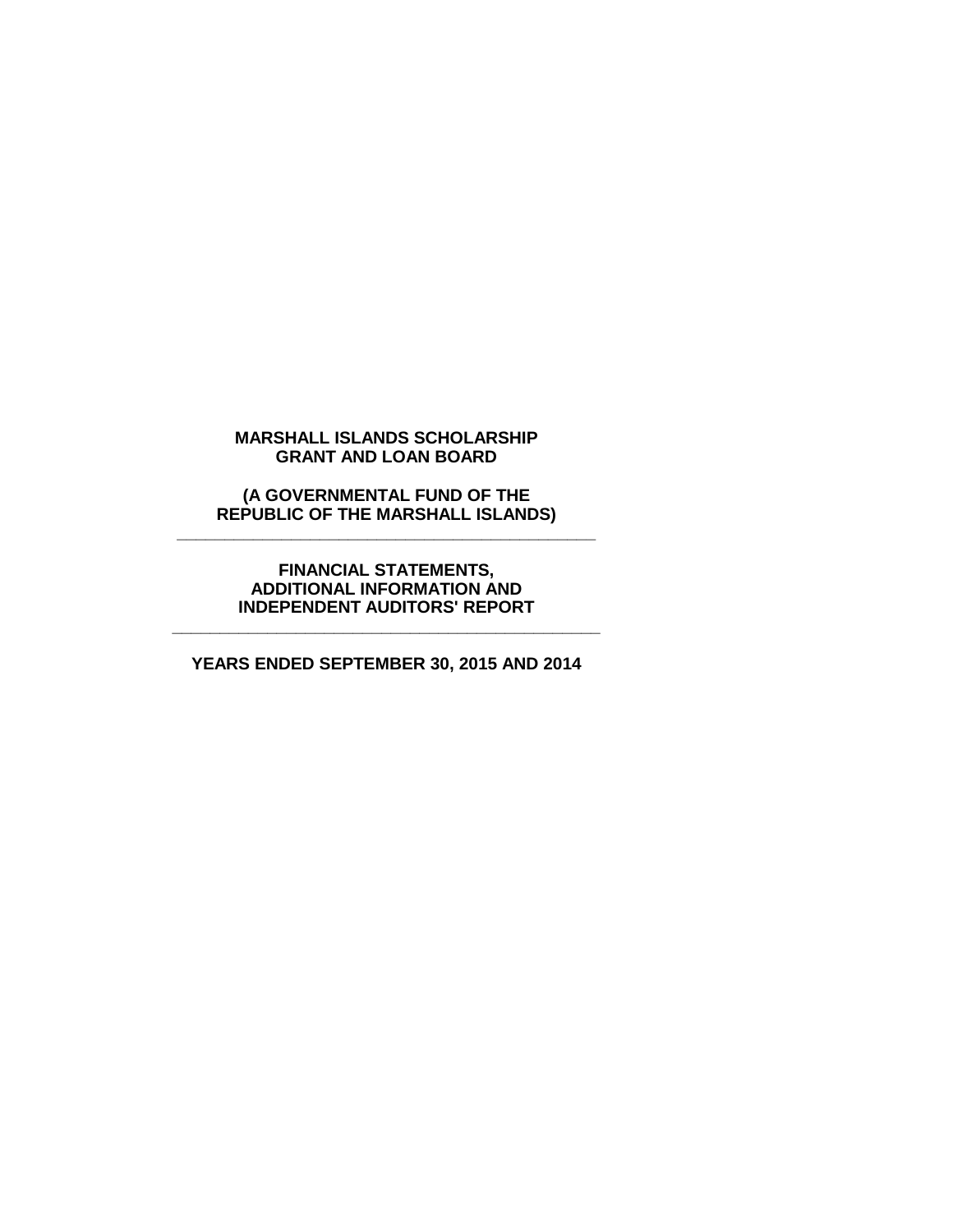Years Ended September 30, 2015 and 2014 Table of Contents

|      |                                                                                                                                                                                                                                    | Page No.    |
|------|------------------------------------------------------------------------------------------------------------------------------------------------------------------------------------------------------------------------------------|-------------|
| I.   | <b>INDEPENDENT AUDITORS' REPORT</b>                                                                                                                                                                                                | 1           |
| ΙΙ.  | <b>FINANCIAL STATEMENTS:</b>                                                                                                                                                                                                       |             |
|      | <b>Balance Sheets</b><br>Statements of Revenues, Expenditures, and Changes in Fund Balance<br><b>Notes to Financial Statements</b>                                                                                                 | 3<br>4<br>5 |
| III. | OTHER SUPPLEMENTAL INFORMATION                                                                                                                                                                                                     |             |
|      | Combining Statement of Revenues, Expenditures, and Changes<br>in Fund Balances                                                                                                                                                     | 11          |
| IV.  | INDEPENDENT AUDITORS' REPORTS ON COMPLIANCE WITH<br><b>LAWS AND REGULATIONS</b>                                                                                                                                                    |             |
|      | Independent Auditors' Report on Internal Control Over Financial<br>Reporting and on Compliance and Other Matters Based on an<br>Audit of Financial Statements Performed in Accordance with<br><b>Government Auditing Standards</b> | 12          |
|      | Independent Auditors' Report on Compliance For Each Major<br>Federal Program; Report on Internal Control Over Compliance;<br>and Report on the Schedule of Expenditures of Federal Awards<br>Required by OMB Circular A-133        | 14          |
|      | Schedule of Expenditures of Federal Awards                                                                                                                                                                                         | 16          |
|      | Notes to Schedule of Expenditures of Federal Awards                                                                                                                                                                                | 17          |
|      | Schedule of Findings and Questioned Costs                                                                                                                                                                                          | 18          |
|      | Unresolved Prior Year Findings and Questioned Costs                                                                                                                                                                                | 22          |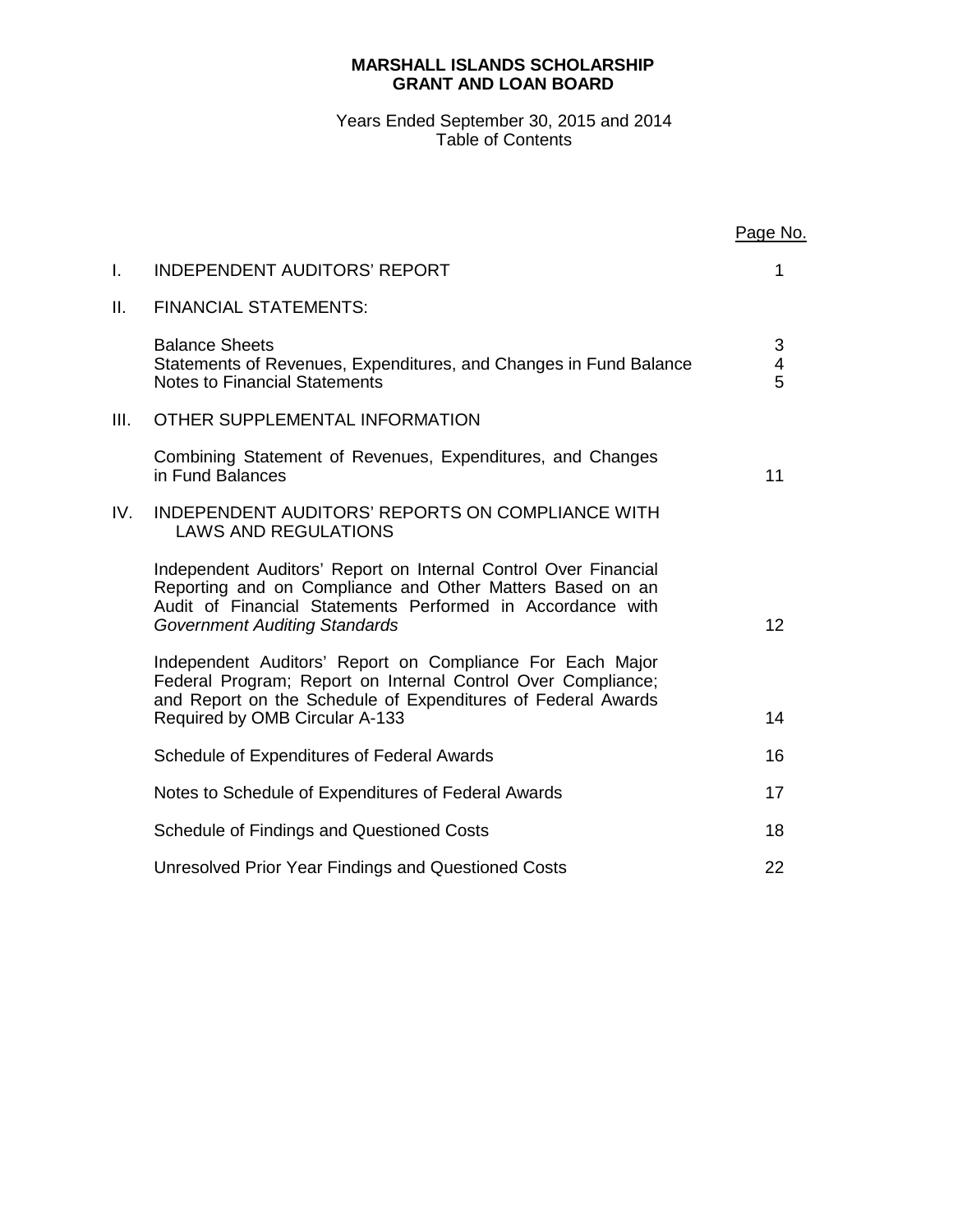

Deloitte & Touche LLP 361 South Marine Corps Drive Tamuning, GU 96913-3973 USA

Tel: (671)646-3884 Fax: (671)649-4932 www.deloitte.com

# **INDEPENDENT AUDITORS' REPORT**

Chairman Marshall Islands Scholarship Grant and Loan Board:

# **Report on the Financial Statements**

We have audited the accompanying financial statements of the Marshall Islands Scholarship Grant and Loan Board (MISGLB), a governmental fund of the Republic of the Marshall Islands, which comprise the balance sheets as of September 30, 2015 and 2014, and the related statements of revenues, expenditures, and changes in fund balance for the years then ended, and the related notes to the financial statements.

#### *Management's Responsibility for the Financial Statements*

Management is responsible for the preparation and fair presentation of these financial statements in accordance with accounting principles generally accepted in the United States of America; this includes the design, implementation, and maintenance of internal control relevant to the preparation and fair presentation of financial statements that are free from material misstatement, whether due to fraud or error.

#### *Auditors' Responsibility*

Our responsibility is to express an opinion on these financial statements based on our audits. We conducted our audits in accordance with auditing standards generally accepted in the United States of America and the standards applicable to financial audits contained in *Government Auditing Standards,* issued by the Comptroller General of the United States. Those standards require that we plan and perform the audit to obtain reasonable assurance about whether the financial statements are free from material misstatement.

An audit involves performing procedures to obtain audit evidence about the amounts and disclosures in the financial statements. The procedures selected depend on the auditor's judgment, including the assessment of the risks of material misstatement of the financial statements, whether due to fraud or error. In making those risk assessments, the auditor considers internal control relevant to the entity's preparation and fair presentation of the financial statements in order to design audit procedures that are appropriate in the circumstances, but not for the purpose of expressing an opinion on the effectiveness of the entity's internal control. Accordingly, we express no such opinion. An audit also includes evaluating the appropriateness of accounting policies used and the reasonableness of significant accounting estimates made by management, as well as evaluating the overall presentation of the financial statements.

We believe that the audit evidence we have obtained is sufficient and appropriate to provide a basis for our audit opinion.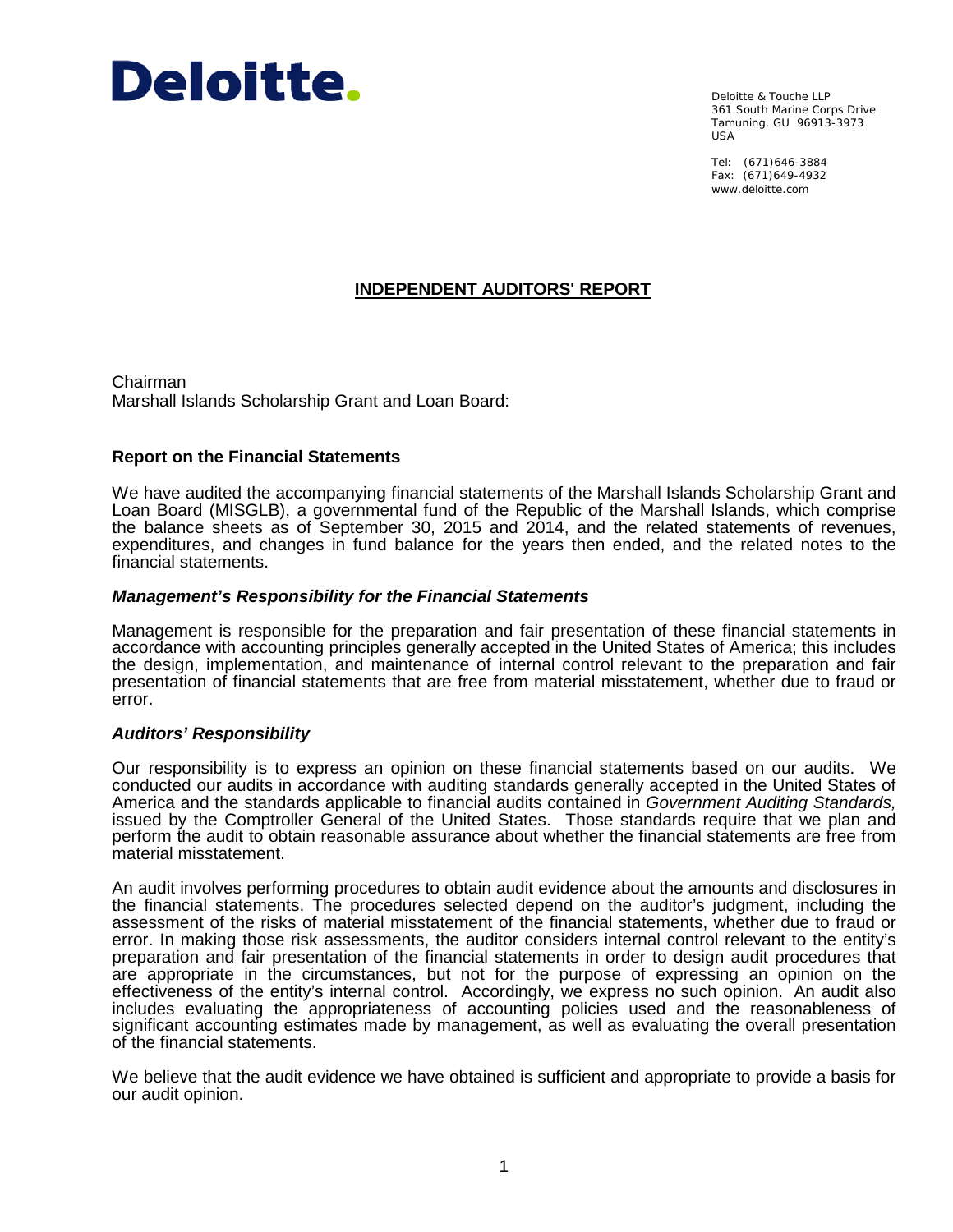# *Opinion*

In our opinion, the financial statements referred to above present fairly, in all material respects, the financial position of the Marshall Islands Scholarship Grant and Loan Board as of September 30, 2015 and 2014, and the results of its operations for the years then ended in accordance with accounting principles generally accepted in the United States of America.

# *Emphasis of Matter - Reporting Entity*

As discussed in Note 1 to the financial statements, the financial statements referred to above present only the Marshall Islands Scholarship Grant and Loan Board and are not intended to present fairly the financial position and results of operations of the Republic of the Marshall Islands in conformity with accounting principles generally accepted in the United States of America. Our opinion is not modified with respect to this matter.

# *Other Matters*

# *Other Information*

Our audits were conducted for the purpose of forming an opinion on the financial statements as a whole. The combining financial statement information on page 11 is presented for purposes of additional analysis and is not a required part of the financial statements. Such information is the responsibility of the Marshall Islands Scholarship Grant and Loan Board's management and was derived from and relates directly to the underlying accounting and other records used to prepare the financial statements. Such information has been subjected to the auditing procedures applied in the audit of the financial statements and certain additional procedures, including comparing and reconciling such information directly to the underlying accounting and other records used to prepare the financial statements or to the financial statements themselves, and other additional procedures in accordance with auditing standard generally accepted in the United States of America. In our opinion, the combining financial statement information is fairly stated, in all material respects, in relation to the financial statements as a whole.

# **Other Reporting Required by** *Government Auditing Standards*

In accordance with *Government Auditing Standards*, we have also issued our report dated August 18, 2016, on our consideration of the Marshall Islands Scholarship Grant and Loan Board's internal control over financial reporting and on our tests of its compliance with certain provisions of laws, regulations, contracts, and grant agreements and other matters. The purpose of that report is to describe the scope of our testing of internal control over financial reporting and compliance and the results of that testing, and not to provide an opinion on internal control over financing reporting or on compliance. That report is an integral part of an audit performed in accordance with *Government Auditing Standards* in considering the Marshall Islands Scholarship Grant and Loan Board's internal control over financial reporting and compliance.

eloitte NacheLl

August 18, 2016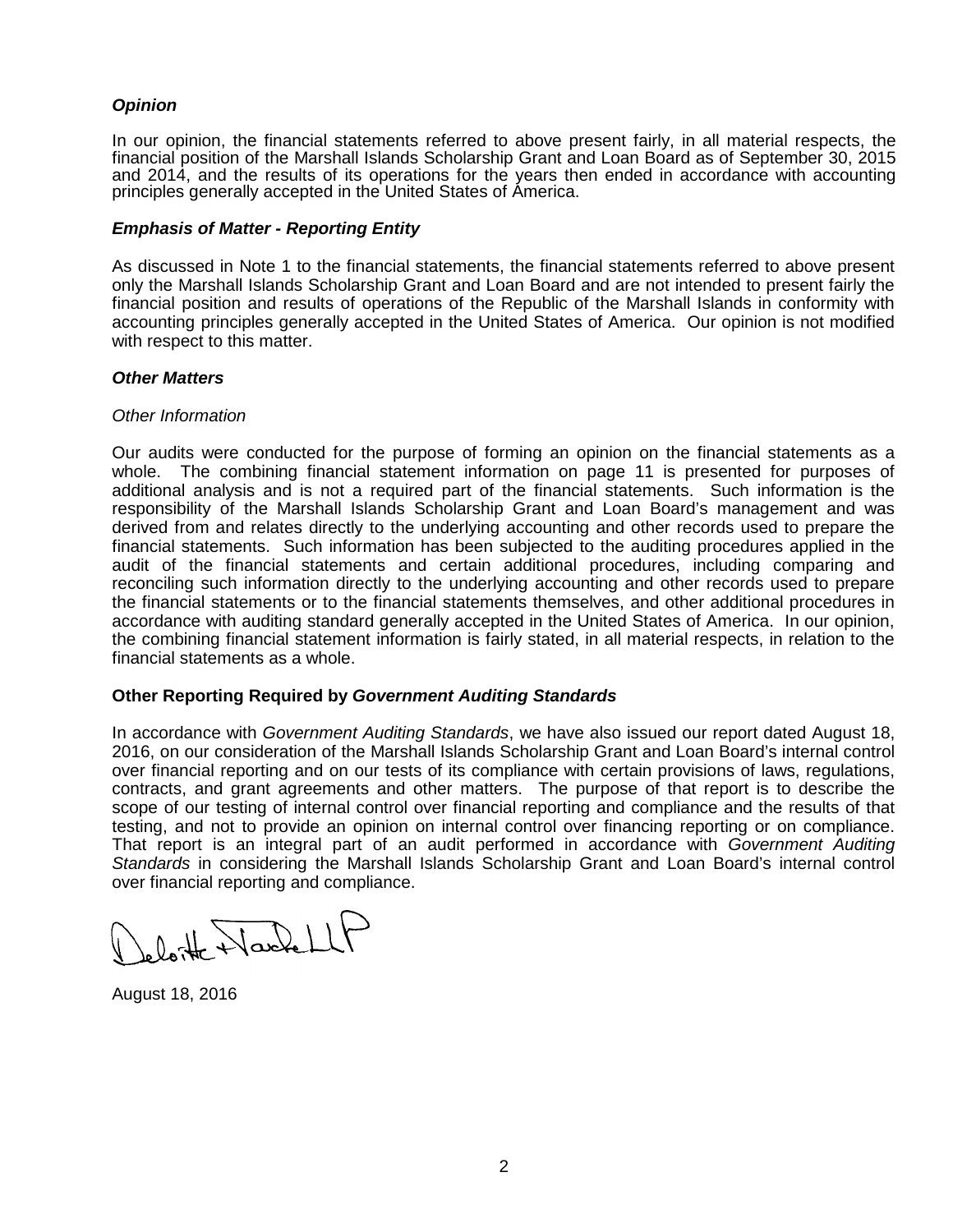# Balance Sheets September 30, 2015 and 2014

|                                                     |    | 2015               | 2014                     |
|-----------------------------------------------------|----|--------------------|--------------------------|
| <b>ASSETS</b>                                       |    |                    |                          |
| Cash<br>Time certificate of deposit                 | \$ | 250,300<br>446,549 | \$<br>253,308<br>497,218 |
|                                                     | \$ | 696,849            | \$<br>750,526            |
| <b>LIABILITIES AND FUND BALANCE</b><br>Liabilities: |    |                    |                          |
| Accounts payable                                    | \$ | $1,215$ \$         | 1,215                    |
| Contingency and commitment                          |    |                    |                          |
| Fund balance:<br>Restricted:                        |    |                    |                          |
| Scholarships-Compact                                |    | 412,757            | 405,781                  |
| Scholarships-Byrd Grant                             |    | 1,500              | 1,500                    |
| Scholarships-Nitijela                               |    | 281,377            | 342,030                  |
| <b>Total fund balance</b>                           |    | 695,634            | 749,311                  |
|                                                     | S  | 696,849            | \$<br>750,526            |

See accompanying notes to financial statements.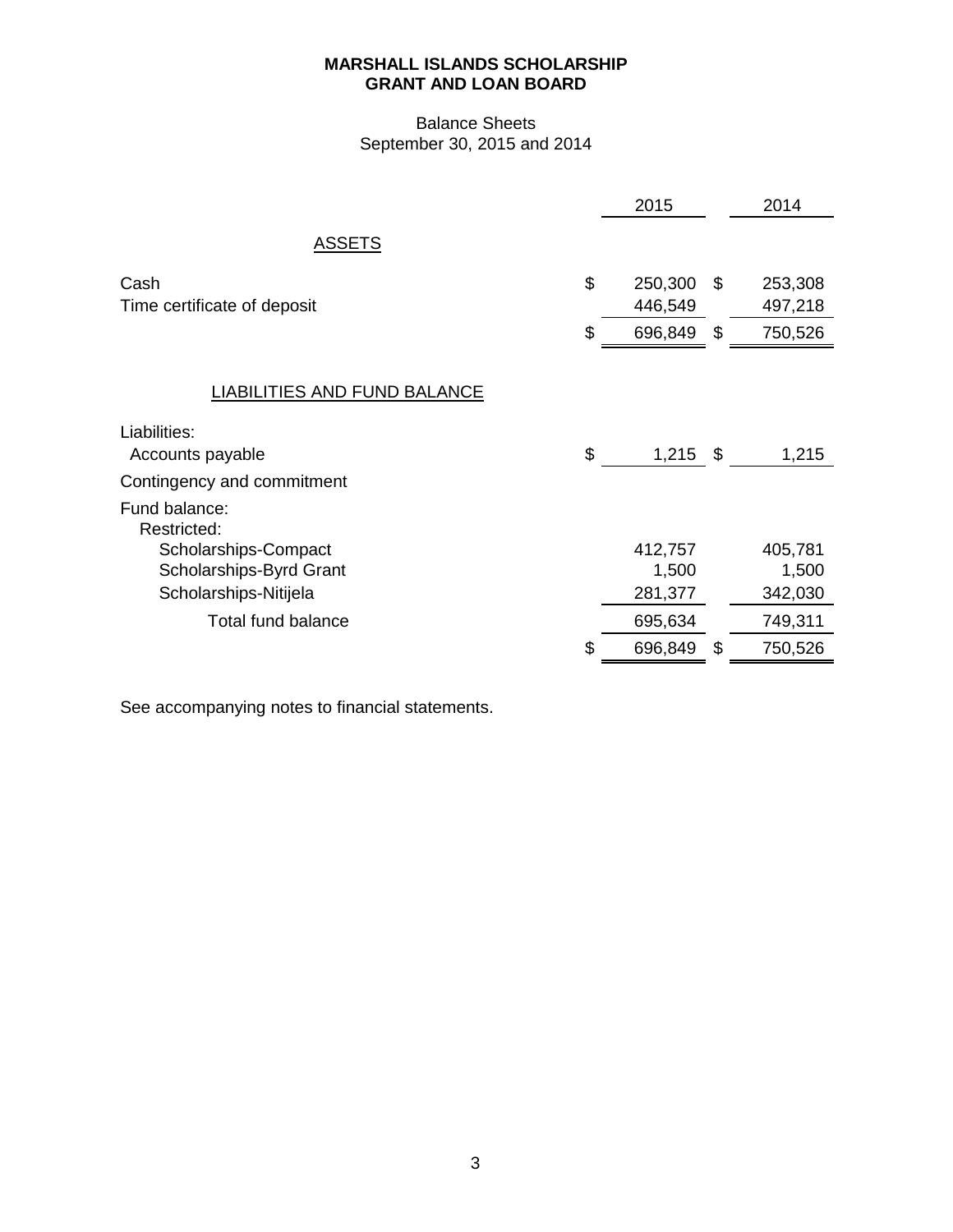# Statements of Revenues, Expenditures, and Changes in Fund Balance Years Ended September 30, 2015 and 2014

|                                           |    | 2015      | 2014          |
|-------------------------------------------|----|-----------|---------------|
| Revenues:                                 |    |           |               |
| Compact of Free Association               | \$ | 854,915   | \$<br>876,840 |
| Nitijela appropriation                    |    | 775,744   | 713,042       |
| Interest                                  |    | 13,813    | 14,556        |
| Other grants                              |    | 10,000    | 10,000        |
| <b>Total revenues</b>                     |    | 1,654,472 | 1,614,438     |
| Expenditures:                             |    |           |               |
| Scholarship assistance                    |    | 1,539,853 | 1,495,951     |
| Salaries and wages                        |    | 85,701    | 79,163        |
| Training and travel                       |    | 21,554    | 14,575        |
| Communications                            |    | 17,204    | 18,597        |
| Office rental                             |    | 12,000    | 12,000        |
| Repairs and maintenance                   |    | 1,186     | 1,180         |
| Miscellaneous                             |    | 30,651    | 30,639        |
| Total expenditures                        |    | 1,708,149 | 1,652,105     |
| Net change in fund balance                |    | (53, 677) | (37, 667)     |
| Fund balance at the beginning of the year |    | 749,311   | 786,978       |
| Fund balance at the end of the year       | S  | 695,634   | \$<br>749,311 |

See accompanying notes to financial statements.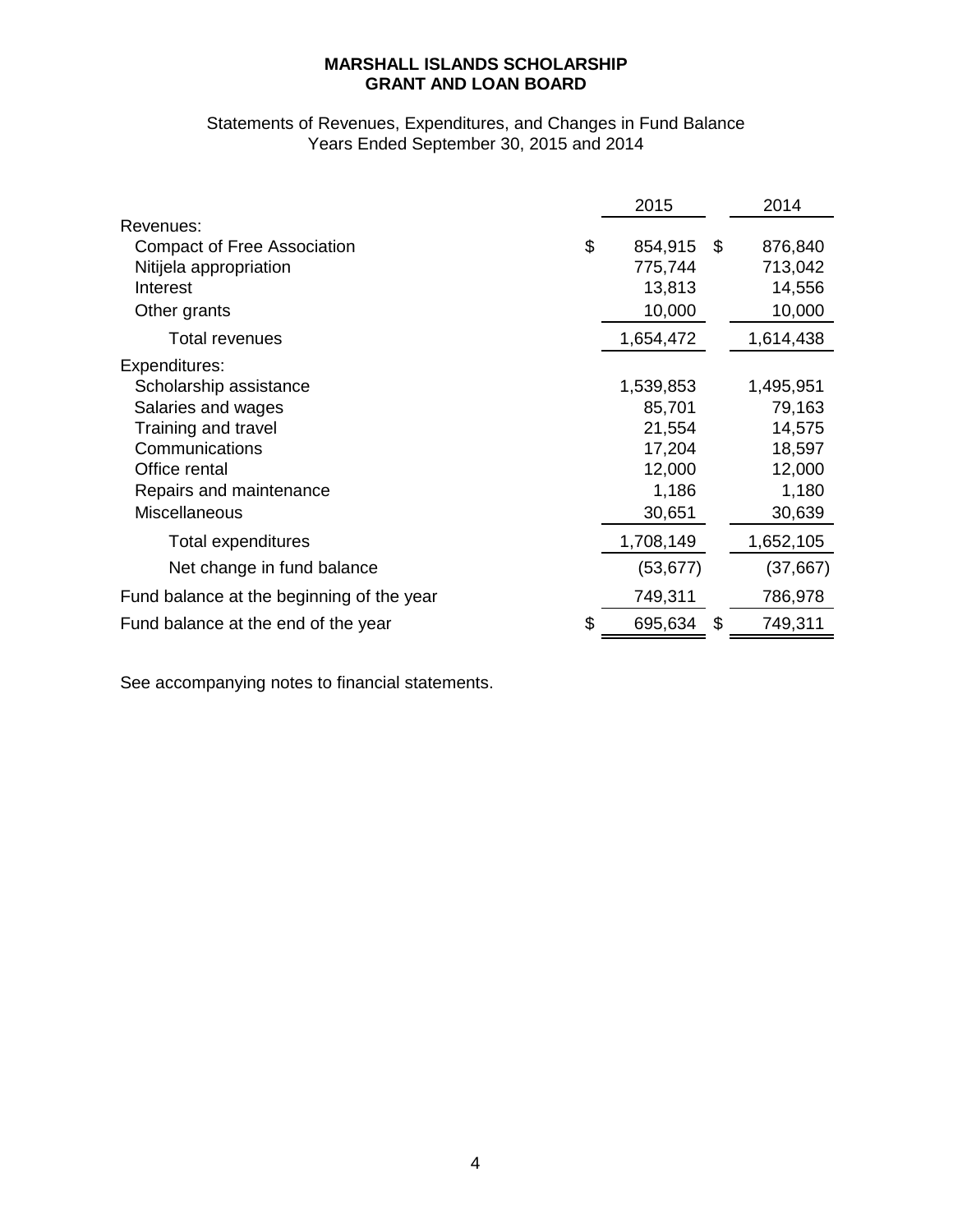Notes to Financial Statements September 30, 2015 and 2014

#### (1) Organization

The Marshall Islands Scholarship Grant and Loan Board (MISGLB), a governmental fund of the Republic of the Marshall Islands (RepMar), was established pursuant to the Scholarship Assistance Act of 1997 (the Act), as amended. MISGLB was established to develop and administer a financial assistance program for those qualified applicants who cannot pursue educational and training opportunities because of financial inability. In accordance with the Act, RepMar established the Scholarship Fund Account, a governmental fund accounted for within RepMar's Treasury. This Fund accounts for funds appropriated by the Nitijela (the RepMar Legislature) for scholarship assistance, including funding under the Compact of Free Association, As Amended (the Compact).

The accompanying financial statements relate solely to those accounting records maintained by MISGLB, and do not incorporate any accounts related to RepMar's Scholarship Fund Account or any other departments or agencies of RepMar that may be accounted for by RepMar's Treasury. MISGLB is considered to be a blended component unit (a governmental fund) of RepMar and is governed by a nine-member Board appointed by the Cabinet of RepMar.

#### (2) Summary of Significant Accounting Policies

The accompanying financial statements have been prepared in conformity with accounting principles generally accepted in the United States of America (GAAP) as applied to governmental units. The Governmental Accounting Standards Board (GASB) is the accepted standard-setting body for establishing governmental accounting and financial reporting principles. The more significant of MISGLB's accounting policies are described below.

#### Measurement Focus and Basis of Accounting

MISGLB reports its financial position and the results of its operations in one special revenue fund. A fund is a separate accounting entity with a self-balancing set of accounts. They are concerned only with the measurement of financial position and are not involved with measurement of results of operations. Fund accounting is designed to demonstrate legal compliance and to aid financial management by segregating transactions related to certain MISGLB functions or activities.

Governmental funds are used to account for all or most of a government's general activities, including the collection and disbursement of earmarked monies (special revenue funds).

MISGLB's special revenue fund consists of the following:

- i. Compact Scholarship Fund This fund was established to account for monies received by MISGLB that were appropriated by RepMar under the Compact.
- ii. Byrd Grant Scholarship Fund This fund was established to account for monies received by MISGLB under the Robert C. Byrd Honors Scholarship Program sector grant.
- iii. Nitijela Fund This fund was established to account for monies received by MISGLB that were appropriated by the Nitijela as well as other grants, gifts and donations received for scholarship assistance.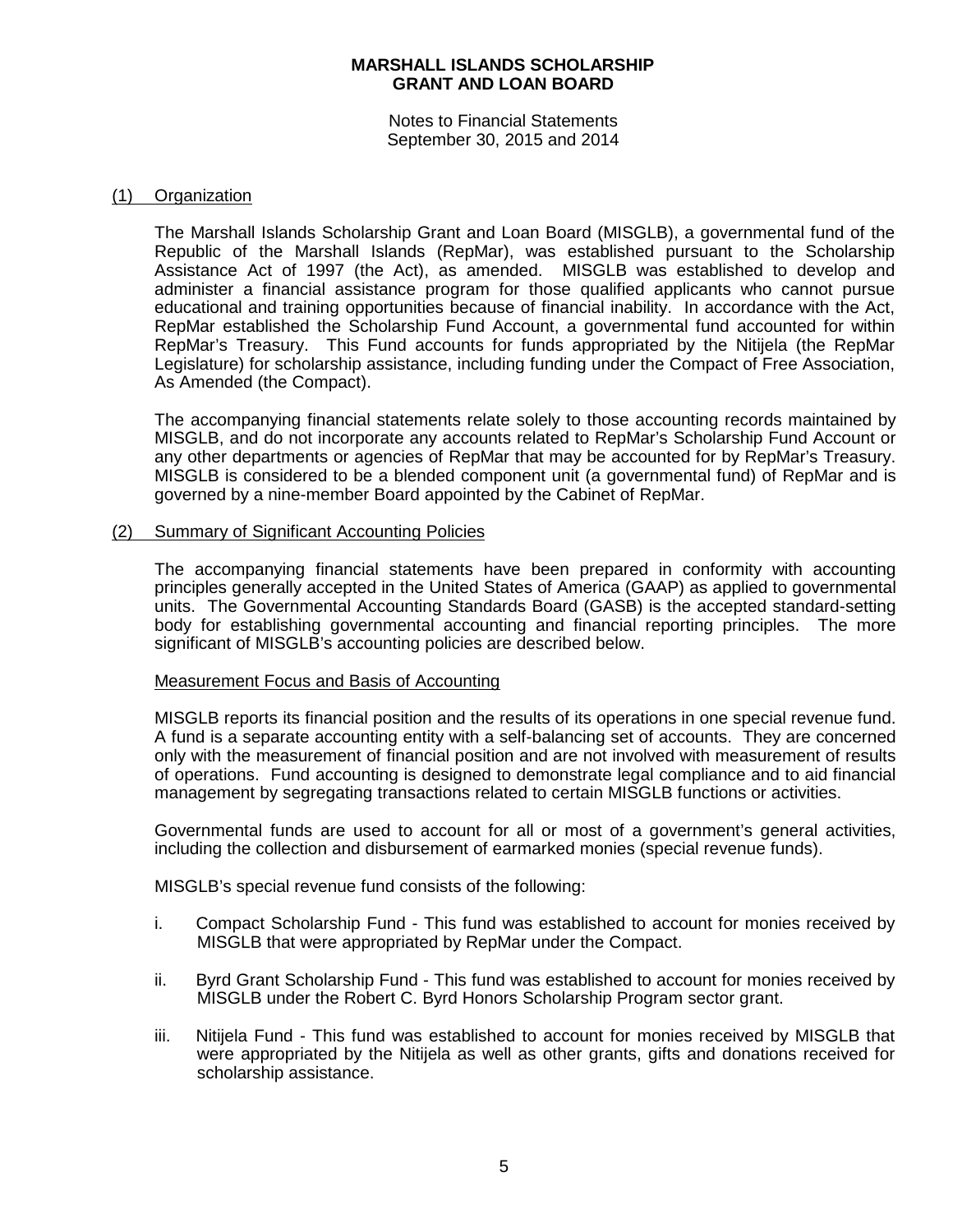Notes to Financial Statements September 30, 2015 and 2014

# (2) Summary of Significant Accounting Policies, Continued

#### Basis of Presentation

The accounting and financial reporting treatment applied to a fund is determined by its measurement focus. All governmental funds are accounted for using a current financial resources measurement focus. With this measurement focus, only current assets and current liabilities generally are included on the balance sheet. Operating statements of these funds present increases (i.e., revenues and other financing sources) and decreases (i.e., expenditures and other financing uses) in fund balance.

The modified accrual basis of accounting is used by all governmental fund types. Under the modified accrual basis of accounting, revenues are recognized when susceptible to accrual (i.e., when they become both measurable and available). "Measurable" means the amount of the transaction can be determined and "available" means collectible within the current period or soon enough thereafter to be used to pay liabilities of the current period. Significant revenues susceptible to accrual include federal grants and Nitijela appropriations. Miscellaneous revenues from gifts and donations are recognized when received in cash because they are generally not measurable until actually received. Expenditures are recorded when the related fund liability is incurred.

#### Budgetary Information

An annual appropriated budget has not been formally adopted on a legal basis or a basis consistent with GAAP. Accordingly, a budget to actual presentation is not required or presented.

#### Cash and Time Certificate of Deposit

The deposit and investment policies of MISGLB are governed by 3 MIRC 7, *Investments of Public Funds*, and 11 MIRC 1, *Financial Management*. Custodial credit risk is the risk that in the event of a bank failure, MISGLB's deposits may not be returned to it. Such deposits are not covered by depository insurance and are either uncollateralized or collateralized with securities held by the pledging financial institution or held by the pledging financial institution but not in the depositorgovernment's name. MISGLB does not have a deposit policy for custodial credit risk.

For the purpose of the balance sheets, cash is defined as cash in demand accounts. Deposits maintained in time certificates of deposit with an original maturity date greater than ninety days are separately classified. As of September 30, 2015 and 2014, the carrying amounts of MISGLB's total cash and time certificate of deposit were \$696,849 and \$750,526, respectively, and the corresponding bank balances were \$814,163 and \$818,233, respectively. Of the bank balances, \$367,614 and \$330,986, respectively, were maintained in financial institutions subject to Federal Deposit Insurance Corporation (FDIC) insurance with the remaining amounts of \$446,549 and \$487,247, respectively, being maintained in a financial institution not subject to depository insurance. As of September 30, 2015 and 2014, bank deposits in the amount of \$367,614 and \$330,986, respectively, were FDIC insured. MISGLB does not require \$367,614 and \$330,986, respectively, were FDIC insured. collateralization of its cash deposits; therefore, deposits levels in excess of FDIC insurance coverage are uncollateralized. Accordingly, these deposits are exposed to custodial credit risk.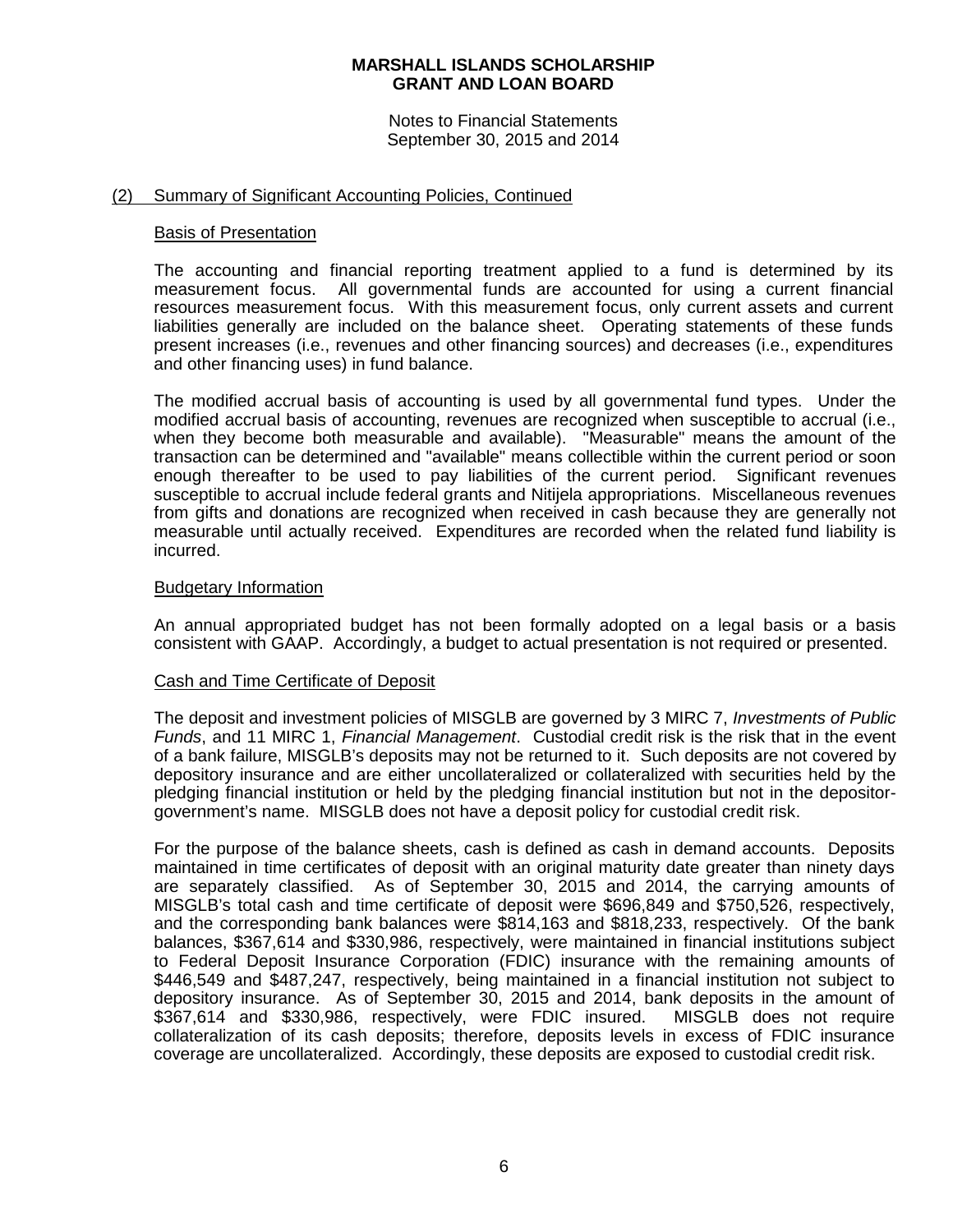Notes to Financial Statements September 30, 2015 and 2014

# (2) Summary of Significant Accounting Policies, Continued

## Receivables

MISGLB lends money to students, who are citizens of the Republic of the Marshall Islands, based on meeting certain criteria. These loans are interest free, uncollateralized and have no set repayment terms. These loans may be converted to grants at a later date if the recipients meet a further set of criteria. Loans receivable are stated net of an estimated allowance for uncollectible accounts.

The allowance for uncollectible accounts is established through direct scholarship assistance charged to expenditures. Loans receivable are charged against the allowance for uncollectible accounts when management has determined that the scholarship recipients have met the criteria for conversion to grants.

#### Fund Balance

Fund balance classifications are based on the extent to which MISGLB is bound to honor constraints on the specific purposes for which amounts in those funds can be spent. Restricted fund balance includes amounts that are constrained for specific purposes which are externally imposed by providers, such as creditors or amounts constrained due to constitutional provisions or enabling legislation. A formal minimum fund balance policy has not been adopted.

## Taxes

The Government of RepMar imposes a gross receipts tax of 3% on revenues. MISGLB is specifically exempt from this tax.

# **Estimates**

The preparation of financial statements in conformity with GAAP requires management to make estimates and assumptions that affect the reported amounts of assets and liabilities and disclosure of contingent assets and liabilities at the date of the financial statements and the reported amounts of revenues and expenditures during the reporting period. Actual results could differ from those estimates.

#### New Accounting Standards

During the year ended September 30, 2015, MISGLB implemented the following pronouncements:

• GASB Statement No. 68, *Accounting and Financial Reporting for Pensions*, and GASB Statement No. 71, *Pension Transition for Contributions Made Subsequent to the Measurement Date - an amendment of GASB Statement No. 68,* which revise and establish new financial reporting requirements for most governments that provide their employees with pension benefits. The implementation of these statements did not have a material effect on the accompanying financial statements.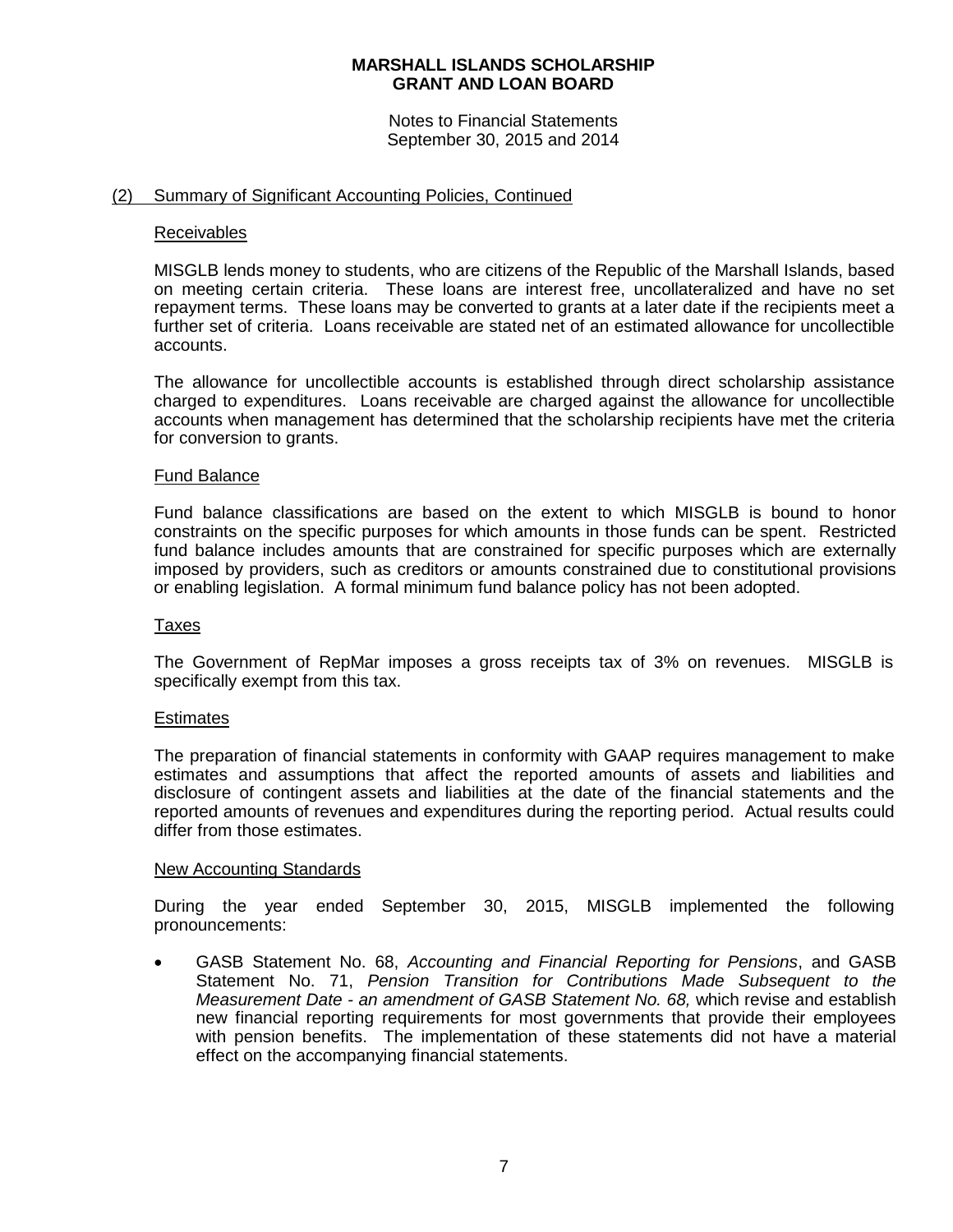Notes to Financial Statements September 30, 2015 and 2014

# (2) Summary of Significant Accounting Policies, Continued

## New Accounting Standards, Continued

• GASB Statement No. 69, *Government Combinations and Disposals of Government Operations*, which improves accounting and financial reporting for state and local governments' combinations and disposals of government operations. Government combinations include mergers, acquisitions, and transfers of operations. A disposal of government operations can occur through a transfer to another government or a sale. The implementation of this statement did not have a material effect on the accompanying financial statements.

In February 2015, GASB issued Statement No. 72, *Fair Value Measurement and Application*, which addresses accounting and financial reporting issues related to fair value measurements and requires entities to expand their fair value disclosures by determining major categories of debt and equity securities within the fair value hierarchy on the basis of the nature and risk of the investment. The provisions in Statement 72 are effective for fiscal years beginning after June 15, 2015. Management believes that the implementation of this statement only requires additional disclosures to be made about fair value measurements, the level of fair value hierarchy, and valuation techniques and will not have a material effect on the financial statements.

In June 2015, GASB issued Statement No. 73, *Accounting and Financial Reporting for Pensions and Related Assets That Are Not Within the Scope of GASB Statement 68, and Amendments to Certain Provisions of GASB Statements 67 and 68*, which aligns the reporting requirements for pensions and pension plans not covered in GASB Statements 67 and 68 with the reporting requirements in Statement 68. The provisions in Statement No. 73 are effective for fiscal years beginning after June 15, 2015, with the exception of the provisions that address employers and governmental nonemployer contributing entities for pensions that are not within the scope of Statement 68, which are effective for fiscal years beginning after June 15, 2016. Management does not believe that the implementation of this statement will have a material effect on the financial statements.

In June 2015, GASB issued Statement No. 74, *Financial Reporting for Postemployment Benefit Plans Other Than Pension Plans*, which replaces Statements No. 43, *Financial Reporting for Postemployment Benefit Plans Other Than Pension Plans*, as amended, and No. 57, *OPEB Measurements by Agent Employers and Agent Multiple-Employer Plans*, and addresses financial reporting requirements for governments whose employees are provided with postemployment benefits other than pensions (other postemployment benefits or OPEB). The provisions in Statement No. 74 are effective for fiscal years beginning after June 15, 2016. Management does not believe that the implementation of this statement will have a material effect on the financial statements.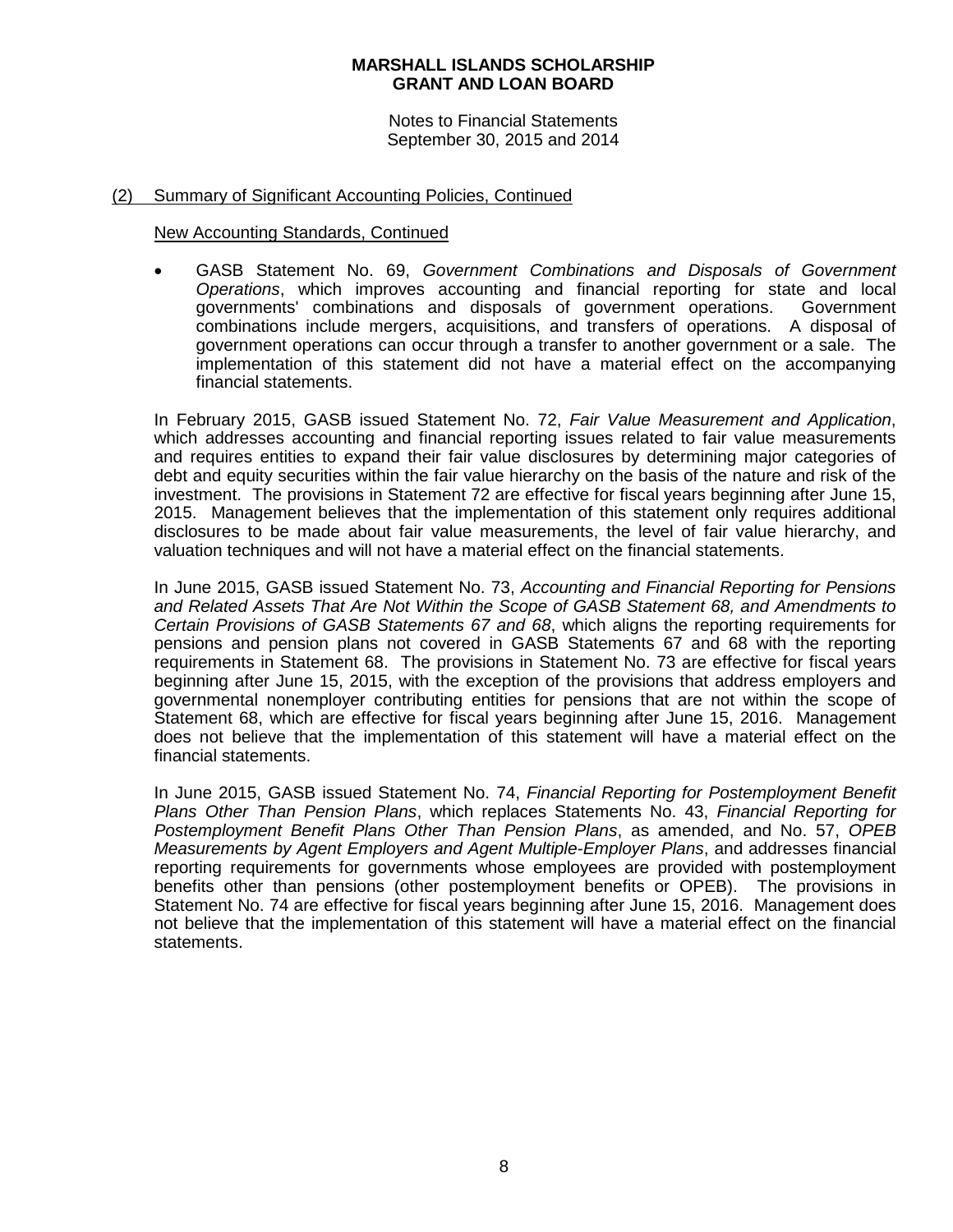Notes to Financial Statements September 30, 2015 and 2014

# (2) Summary of Significant Accounting Policies, Continued

#### New Accounting Standards, Continued

In June 2015, GASB issued Statement No. 75, *Accounting and Financial Reporting for Postemployment Benefits Other Than Pensions*, which replaces the requirements of Statements No. 45, *Accounting and Financial Reporting by Employers for Postemployment Benefits Other Than Pensions*, as amended, and No. 57, *OPEB Measurements by Agent Employers and Agent Multiple-Employer Plans*, and provides guidance on reporting by governments that provide OPEB to their employees and for governments that finance OPEB for employees of other governments. The provisions in Statement No. 75 are effective for fiscal years beginning after June 15, 2017. Management does not believe that the implementation of this statement will have a material effect on the financial statements.

In June 2015, GASB issued Statement No. 76, *The Hierarchy of Generally Accepted Accounting Principles for State and Local Governments*, which eliminates two of the four categories of authoritative GAAP that exist under the existing hierarchy prescribed by Statement 55. The two categories that will remain under the new standard are (1) GASB Statements and (2) GASB technical bulletins and implementation guides in addition to AICPA guidance that the GASB clears. The provisions in Statement No. 76 are effective for fiscal years beginning after June 15, 2015. Management does not believe that the implementation of this statement will have a material effect on the financial statements.

In August 2015, GASB issued Statement No. 77, *Tax Abatement Disclosures*, which requires governments that enter into tax abatement agreements to disclose certain information about the agreements. The provisions in Statement No. 77 are effective for fiscal years beginning after December 15, 2015. Management does not believe that the implementation of this statement will have a material effect on the financial statements.

#### (3) Risk Management

MISGLB is exposed to various risks of loss related to torts; theft of, damage to, and destruction of assets; errors and omissions; injuries to employees; and natural disasters. MISGLB has elected to purchase commercial insurance from independent third parties for the risks of loss to which it is exposed with respect to the use of motor vehicles. For other risks of loss to which it is exposed, MISGLB has elected not to purchase commercial insurance. Instead, MISGLB believes it is more economical to manage its risks internally. Claims expenditures and liabilities are reported when it is probable that a loss has occurred and the amount of that loss can be reasonably estimated. These losses include an estimate of claims that have been incurred but not reported. No material losses have resulted from MISGLB's risk management activities for the past three years.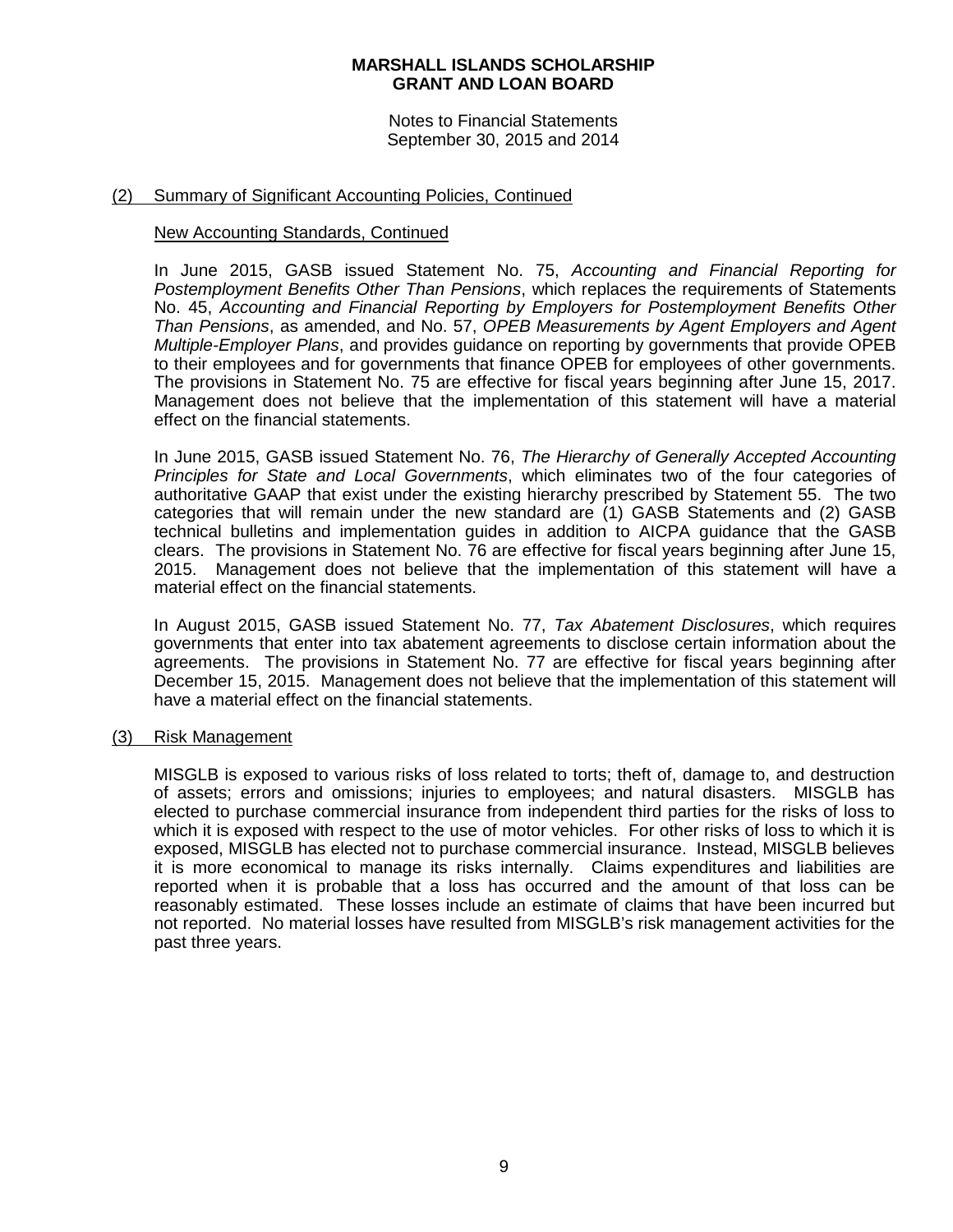Notes to Financial Statements September 30, 2015 and 2014

#### (4) Receivables

Receivables as of September 30, 2015 and 2014, including the applicable allowance for uncollectible accounts, are as follows:

|                                                               | 2015                         | 2014                           |
|---------------------------------------------------------------|------------------------------|--------------------------------|
| Loans receivable<br>Less allowance for uncollectible accounts | \$20,601,685<br>(20,601,685) | \$19,747,124<br>(19, 747, 124) |
|                                                               | -                            | -                              |

During the years ended September 30, 2015 and 2014, MISGLB converted \$690,792 and \$418,353, respectively, in loans receivable to grants as the recipients met the criteria for conversion. The effect of the conversion of these loans to grants has been reflected in loans receivable balances as of September 30, 2015 and 2014.

#### (5) Related Party Transactions

MISGLB is a governmental fund of RepMar and is therefore affiliated with all RepMar-owned and affiliated entities, including all governmental funds of RepMar and the Marshall Islands Development Bank (MIDB). During the years ended September 30, 2015 and 2014, MISGLB recognized certain on-behalf payments as contributions from RepMar, totaling \$85,701 and \$79,163, respectively, representing certain payroll and related expenditures that RepMar paid directly on behalf of MISGLB.

During the years ended September 30, 2015 and 2014, the operations of MISGLB were funded by appropriations from RepMar, totaling \$1,544,958 and \$1,510,719, respectively.

MISGLB entered into an office lease agreement with MIDB for a term of five years commencing February 25, 2010. In 2015, MISGLB renewed the lease agreement for an additional two years with annual rent of \$15,840, payable in quarterly installments of \$3,960.

#### (6) Contingency

MISGLB receives a substantial amount of its revenue from annual RepMar appropriations. If a significant reduction in the level of budgetary support from RepMar were to occur, MISGLB's scholarship programs and activities may be impacted. For the year ended September 30, 2016, RepMar appropriated funding to MISGLB in the amount of \$1,556,865 for the purpose of funding scholarship activities.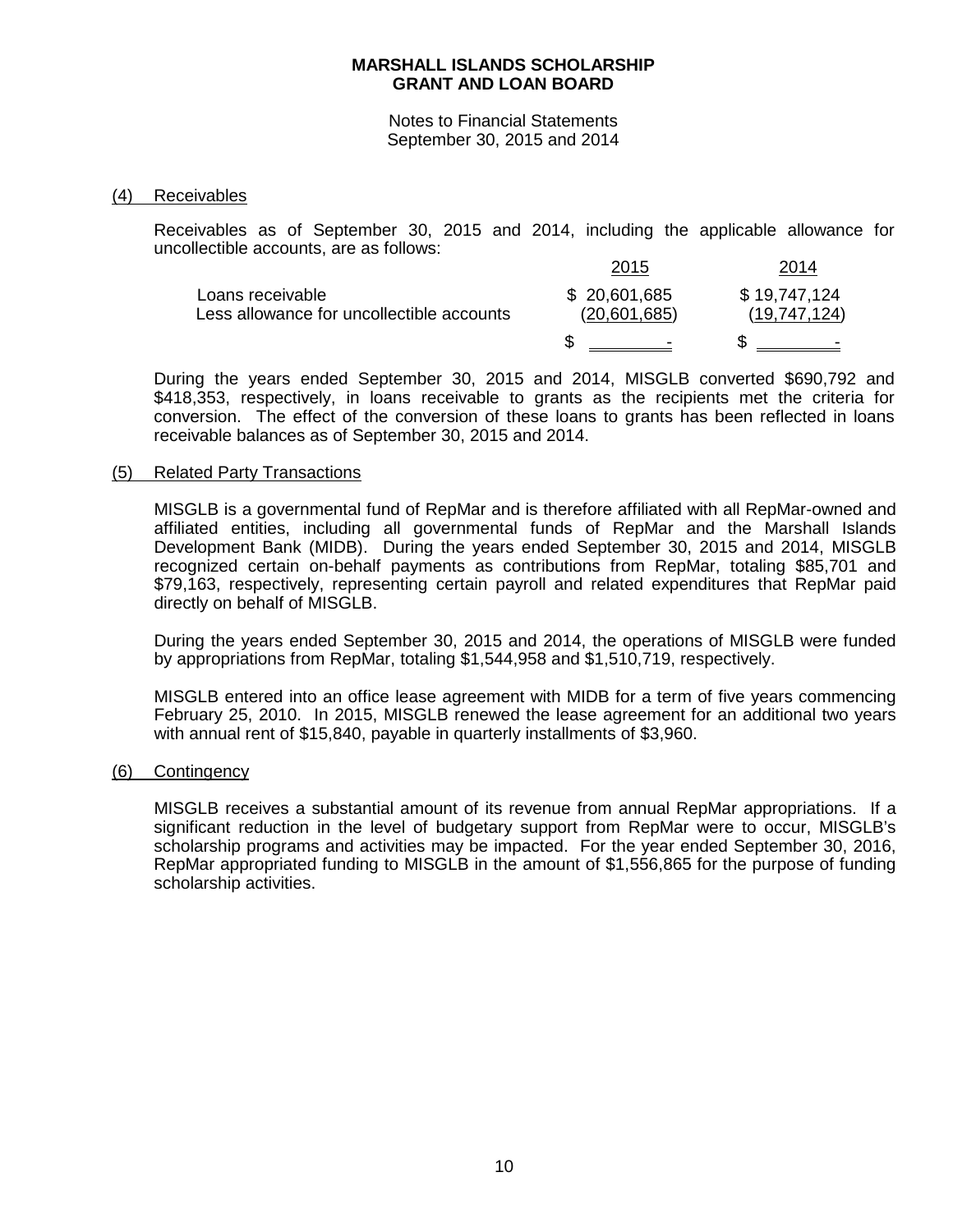# **GRANT AND LOAN BOARD MARSHALL ISLANDS SCHOLARSHIP**

# Combining Statement of Revenues, Expenditures, Year Ended September 30, 2015 and Changes in Fund Balances

|                                    | Compact<br>Scholarship<br>Fund | <b>Other Grant</b><br>Scholarship<br>Fund | Nitijela<br>Fund | Total     |
|------------------------------------|--------------------------------|-------------------------------------------|------------------|-----------|
| Revenues:                          |                                |                                           |                  |           |
| <b>Compact of Free Association</b> | \$<br>854,915 \$               |                                           | \$<br>\$         | 854,915   |
| Nitijela appropriation             |                                |                                           | 775,744          | 775,744   |
| Interest                           | 13,813                         |                                           |                  | 13,813    |
| Other grants                       |                                |                                           | 10,000           | 10,000    |
| <b>Total revenues</b>              | 868,728                        |                                           | 785,744          | 1,654,472 |
| Expenditures:                      |                                |                                           |                  |           |
| Scholarship assistance             | 861,752                        |                                           | 678,101          | 1,539,853 |
| Salaries and wages                 |                                |                                           | 85,701           | 85,701    |
| Training and travel                |                                |                                           | 21,554           | 21,554    |
| Communications                     |                                |                                           | 17,204           | 17,204    |
| Office rental                      |                                |                                           | 12,000           | 12,000    |
| Repairs and maintenance            |                                |                                           | 1,186            | 1,186     |
| Miscellaneous                      |                                |                                           | 30,651           | 30,651    |
| <b>Total expenditures</b>          | 861,752                        |                                           | 846,397          | 1,708,149 |
| Net change in fund balances        | 6,976                          |                                           | (60, 653)        | (53, 677) |
| Fund balances at the beginning     |                                |                                           |                  |           |
| of the year                        | 405,781                        | 1,500                                     | 342,030          | 749,311   |
| Fund balances at the end           |                                |                                           |                  |           |
| of the year                        | \$<br>412,757<br>\$            | 1,500 \$                                  | 281,377<br>\$    | 695,634   |

See accompanying independent auditors' report.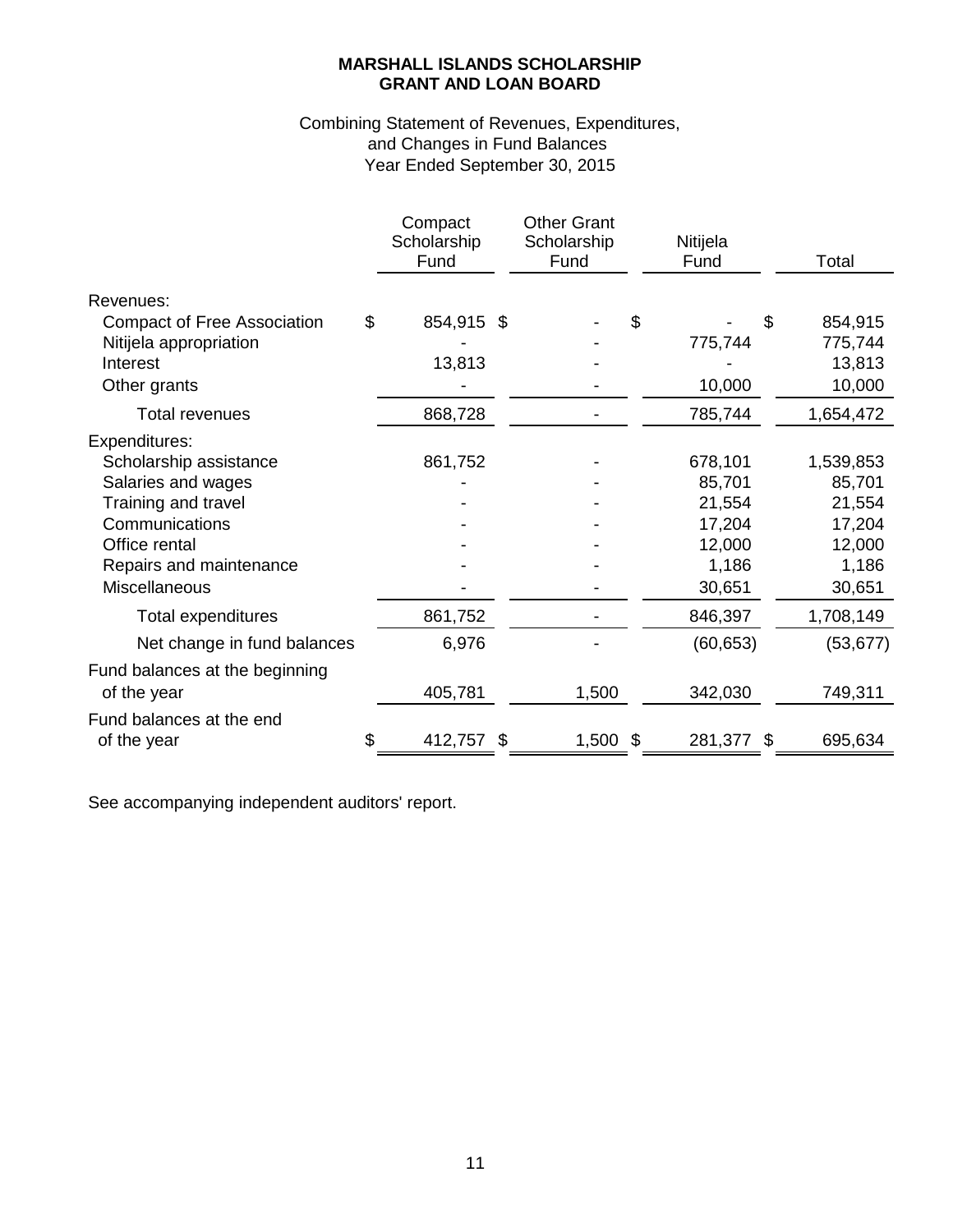# **Deloitte.**

Deloitte & Touche LLP 361 South Marine Corps Drive Tamuning, GU 96913-3973 USA

Tel: (671)646-3884 Fax: (671)649-4932 www.deloitte.com

#### **INDEPENDENT AUDITORS' REPORT ON INTERNAL CONTROL OVER FINANCIAL REPORTING AND ON COMPLIANCE AND OTHER MATTERS BASED ON AN AUDIT OF FINANCIAL STATEMENTS PERFORMED IN ACCORDANCE WITH** *GOVERNMENT AUDITING STANDARDS*

Chairman Marshall Islands Scholarship Grant and Loan Board:

We have audited, in accordance with the auditing standards generally accepted in the United States of America and the standards applicable to financial audits contained in *Government Auditing Standards* issued by the Comptroller General of the United States, the financial statements of the Marshall Islands Scholarship Grant and Loan Board (MISGLB), which comprise the balance sheet as of September 30, 2015, and the related statement of revenues, expenditures, and changes in fund balance for the year then ended, and the related notes to the financial statements, and have issued our report thereon dated August 18, 2016.

# **Internal Control Over Financial Reporting**

In planning and performing our audit of the financial statements, we considered MISGLB's internal control over financial reporting (internal control) to determine the audit procedures that are appropriate in the circumstances for the purpose of expressing our opinion on the financial statements, but not for the purpose of expressing an opinion on the effectiveness of MISGLB's internal control. Accordingly, we do not express an opinion on the effectiveness of MISGLB's internal control.

A *deficiency in internal control* exists when the design or operation of a control does not allow management or employees, in the normal course of performing their assigned functions, to prevent, or detect and correct, misstatements on a timely basis. A *material weakness* is a deficiency, or a combination of deficiencies, in internal control, such that there is a reasonable possibility that a material misstatement of the entity's financial statements will not be prevented, or detected and corrected on a timely basis. A *significant deficiency* is a deficiency, or a combination of deficiencies, in internal control that is less severe than a material weakness, yet important enough to merit attention by those charged with governance.

Our consideration of internal control was for the limited purpose described in the first paragraph of this section and was not designed to identify all deficiencies in internal control that might be material weaknesses or significant deficiencies and therefore, material weaknesses or significant deficiencies may exist that were not identified. Given these limitations, during our audit we did not identify any deficiencies in internal control that we consider to be material weaknesses. However, material weaknesses may exist that have not been identified. We did identify certain deficiencies in internal control, described in the accompanying Schedule of Findings and Questioned Costs as item 2015-003, that we consider to be significant deficiencies.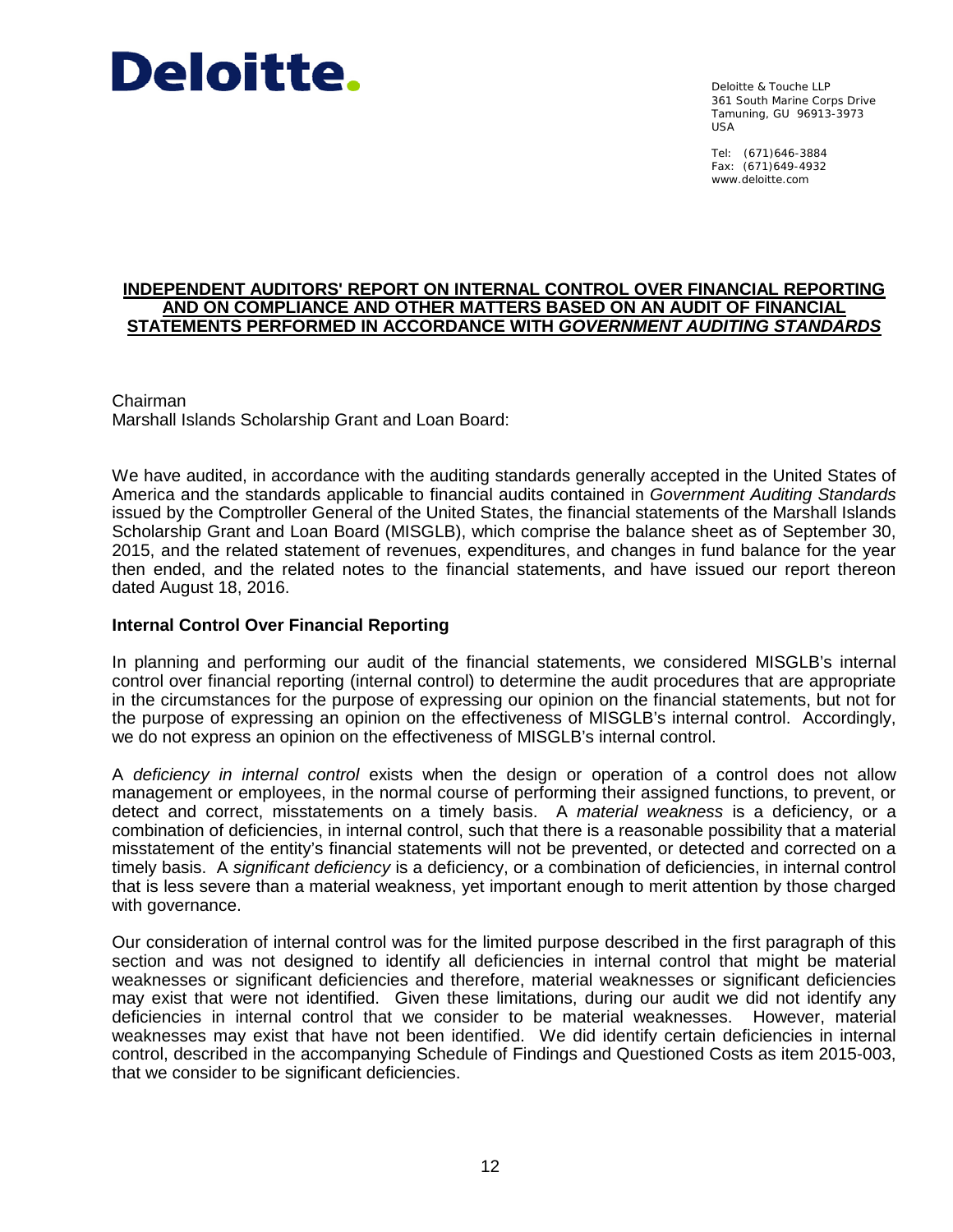# **Compliance and Other Matters**

As part of obtaining reasonable assurance about whether MISGLB's financial statements are free from material misstatement, we performed tests of its compliance with certain provisions of laws, regulations, contracts, and grant agreements, noncompliance with which could have a direct and material effect on the determination of financial statement amounts. However, providing an opinion on compliance with those provisions was not an objective of our audit, and accordingly, we do not express such an opinion. The results of our tests disclosed instances of noncompliance or other matters that are required to be reported under *Government Auditing Standards* and which are described in the accompanying Schedule of Findings and Questioned Costs as items 2015-001 and 2015-002.

# **MISGLB's Responses to Findings**

MISGLB's responses to the findings identified in our audit are described in the accompanying Schedule of Findings and Questioned Costs. MISGLB's responses were not subjected to the auditing procedures applied in the audit of the financial statements and, accordingly, we express no opinion on them.

# **Purpose of this Report**

The purpose of this report is solely to describe the scope of our testing of internal control and compliance and the result of that testing, and not to provide an opinion on the effectiveness of the entity's internal control or on compliance. This report is an integral part of an audit performed in accordance with *Government Auditing Standards* in considering the entity's internal control and compliance. Accordingly, this communication is not suitable for any other purpose.

lot Nachell

August 18, 2016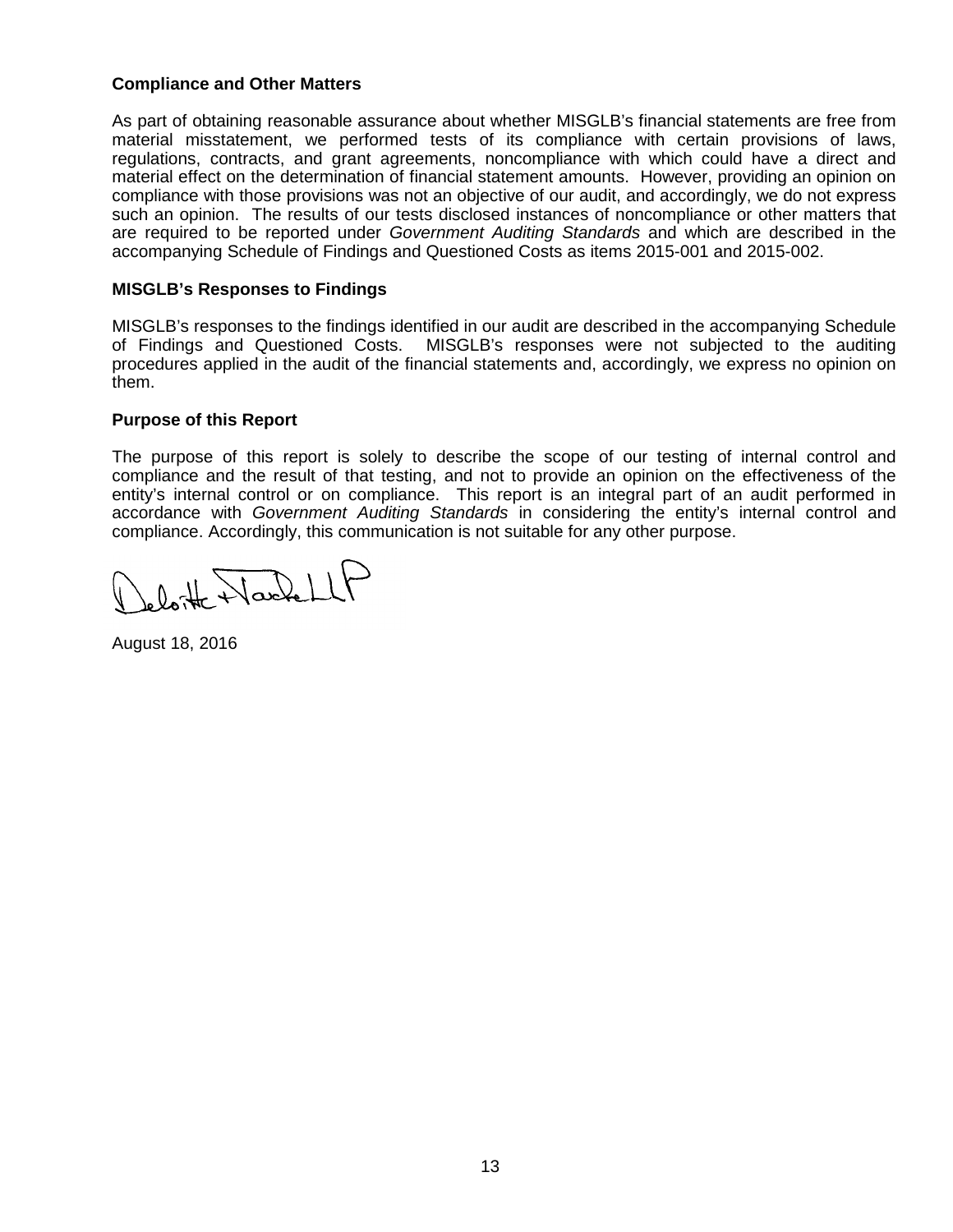

Deloitte & Touche LLP 361 South Marine Corps Drive Tamuning, GU 96913-3973 USA

Tel: (671)646-3884 Fax: (671)649-4932 www.deloitte.com

#### **INDEPENDENT AUDITORS' REPORT ON COMPLIANCE FOR EACH MAJOR FEDERAL PROGRAM; REPORT ON INTERNAL CONTROL OVER COMPLIANCE; AND REPORT ON THE SCHEDULE OF EXPENDITURES OF FEDERAL AWARDS REQUIRED BY OMB CIRCULAR A-133**

Chairman Marshall Islands Scholarship Grant and Loan Board:

# **Report on Compliance for Each Major Federal Program**

We have audited the Marshall Islands Scholarship Grant and Loan Board's (MISGLB) compliance with the types of compliance requirements described in the *OMB Compliance Supplement* that could have a direct and material effect on MISGLB's major federal program for the year ended September 30, 2015. MISGLB's major federal program is identified in the summary of auditor's results section of the accompanying Schedule of Findings and Questioned Costs.

# *Management's Responsibility*

Management is responsible for compliance with the requirements of laws, regulations, contracts, and grants applicable to its federal programs.

#### *Auditor's Responsibility*

Our responsibility is to express an opinion on compliance for MISGLB's major federal program based on our audit of the types of compliance requirements referred to above. We conducted our audit of compliance in accordance with auditing standards generally accepted in the United States of America; the standards applicable to financial audits contained in *Government Auditing Standards*, issued by the Comptroller General of the United States; and OMB Circular A-133, *Audits of States, Local Governments, and Non-Profit Organizations*. Those standards and OMB Circular A-133 require that we plan and perform the audit to obtain reasonable assurance about whether noncompliance with the types of compliance requirements referred to above that could have a direct and material effect on a major federal program occurred. An audit includes examining, on a test basis, evidence about MISGLB's compliance with those requirements and performing such other procedures as we considered necessary in the circumstances.

We believe that our audit provides a reasonable basis for our opinion on compliance for the major federal program. However, our audit does not provide a legal determination of MISGLB's compliance.

#### *Opinion on the Major Federal Program*

In our opinion, MISGLB complied, in all material respects, with the types of compliance requirements referred to above that could have a direct and material effect on its major federal program for the year ended September 30, 2015.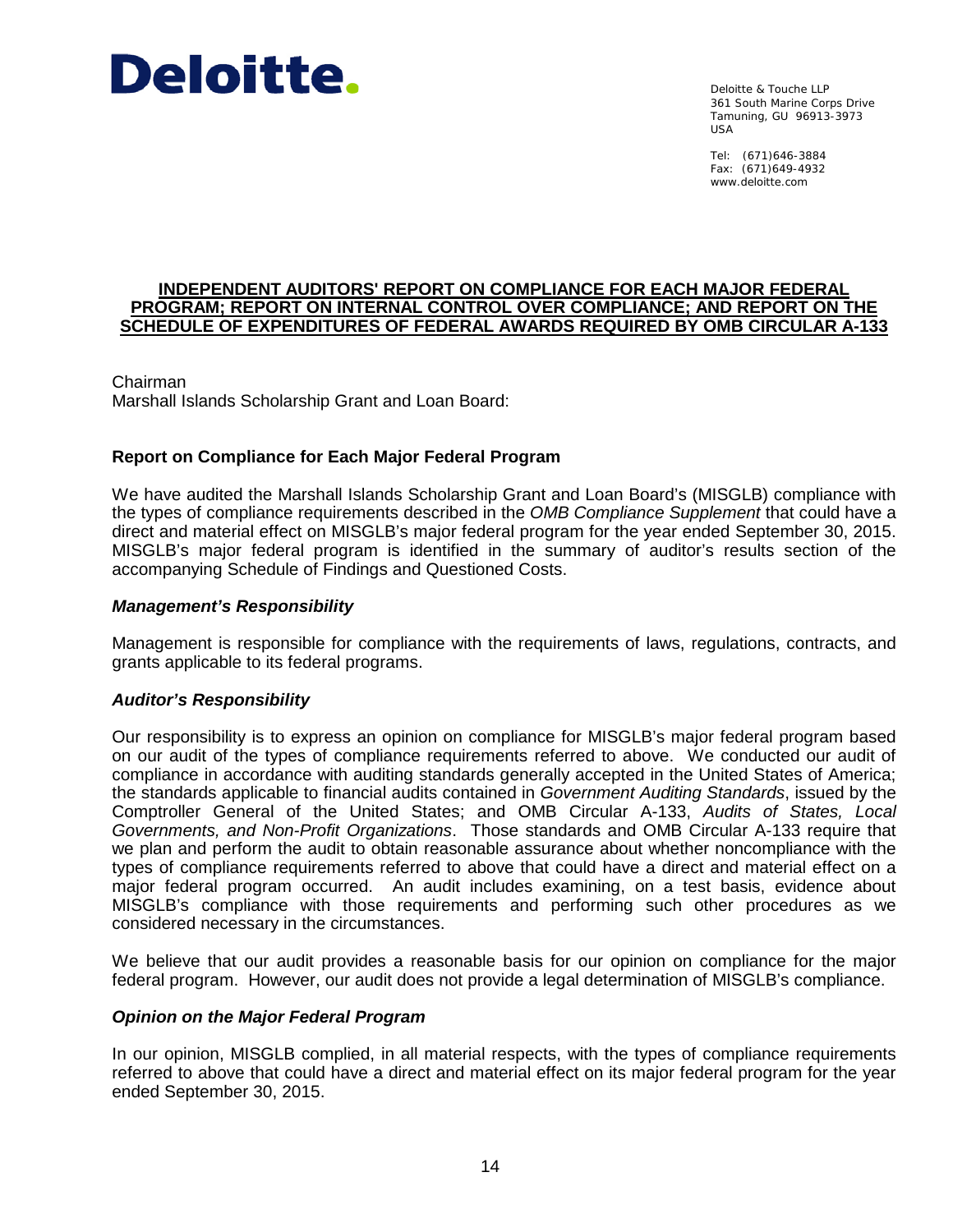# **Report on Internal Control Over Compliance**

Management of MISGLB is responsible for establishing and maintaining effective internal control over compliance with the types of compliance requirements referred to above. In planning and performing our audit of compliance, we considered MISGLB's internal control over compliance with the types of requirements that could have a direct and material effect on the major federal program to determine the auditing procedures that are appropriate in the circumstances for the purpose of expressing an opinion on compliance for the major federal program and to test and report on internal control over compliance in accordance with OMB Circular A-133, but not for the purpose of expressing an opinion on the effectiveness of internal control over compliance. Accordingly, we do not express an opinion on the effectiveness of MISGLB's internal control over compliance.

A *deficiency in internal control over compliance* exists when the design or operation of a control over compliance does not allow management or employees, in the normal course of performing their assigned functions, to prevent, or detect and correct, noncompliance with a type of compliance requirement of a federal program on a timely basis. A *material weakness in internal control over compliance* is a deficiency, or combination of deficiencies, in internal control over compliance, such that there is a reasonable possibility that material noncompliance with a type of compliance requirement of a federal program will not be prevented, or detected and corrected, on a timely basis. A *significant deficiency in internal control over compliance* is a deficiency, or a combination of deficiencies, in internal control over compliance with a type of compliance requirement of a federal program that is less severe than a material weakness in internal control over compliance, yet important enough to merit attention by those charged with governance.

Our consideration of internal control over compliance was for the limited purpose described in the first paragraph of this section and was not designed to identify all deficiencies in internal control over compliance that might be material weaknesses or significant deficiencies. We did not identify any deficiencies in internal control over compliance that we consider to be material weaknesses. However, material weaknesses may exist that have not been identified.

The purpose of this report on internal control over compliance is solely to describe the scope of our testing of internal control over compliance and the results of that testing based on the requirements of OMB Circular A-133. Accordingly, this report is not suitable for any other purpose.

# **Report on Schedule of Expenditures of Federal Awards Required by OMB Circular A-133**

We have audited the financial statements of MISGLB as of and for the year ended September 30, 2015, and have issued our report thereon dated August 18, 2016, which contained an unmodified opinion on those financial statements. Our audit was conducted for the purpose of forming an opinion on the financial statements as a whole. The accompanying schedule of expenditures of federal awards is presented for purposes of additional analysis as required by OMB Circular A-133 and is not a required part of the financial statements. Such information is the responsibility of management and was derived from and relates directly to the underlying accounting and other records used to prepare the financial statements. The information has been subjected to the auditing procedures applied in the audit of the financial statements and certain additional procedures, including comparing and reconciling such information directly to the underlying accounting and other records used to prepare the financial statements or to the financial statements themselves, and other additional procedures in accordance with auditing standards generally accepted in the United States of America. In our opinion, the schedule of expenditure of federal awards is fairly stated in all material respects in relation to the financial statements as a whole.

bitte Nachell

August 18, 2016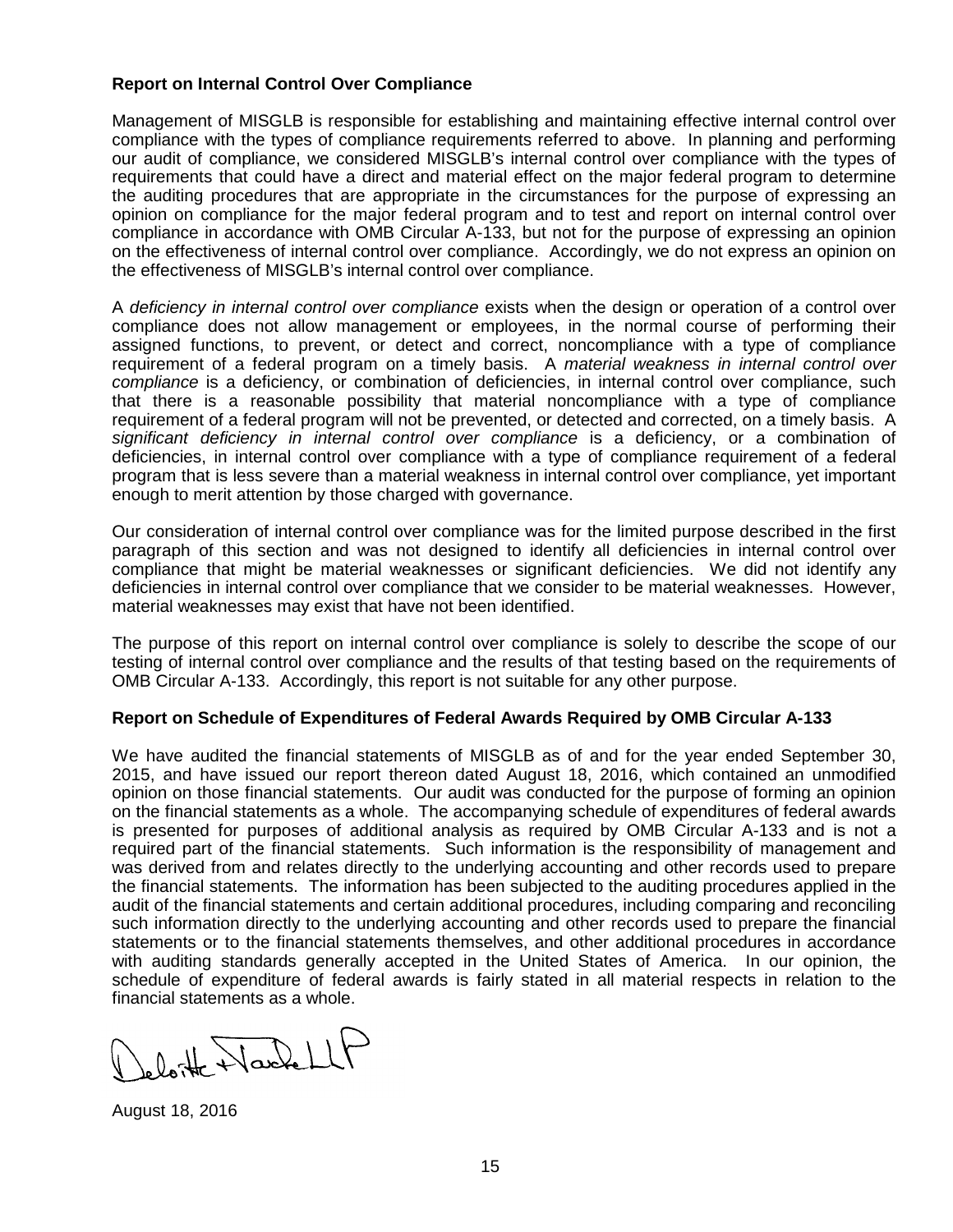Schedule of Expenditures of Federal Awards Year Ended September 30, 2015

|                                                                                                                                                         | Fund<br><b>Balance</b><br>Beginning<br>of Year | Federal<br><b>Funds</b><br>Received | Other<br><b>Funds</b><br><b>Received</b> | <b>Funds</b><br><b>Expended</b> | Fund<br><b>Balance</b><br>End<br>of Year |
|---------------------------------------------------------------------------------------------------------------------------------------------------------|------------------------------------------------|-------------------------------------|------------------------------------------|---------------------------------|------------------------------------------|
| Funds passed through the Republic of<br>the Marshall Islands:                                                                                           |                                                |                                     |                                          |                                 |                                          |
| U.S. Department of the Interior<br>CFDA #15.875                                                                                                         |                                                |                                     |                                          |                                 |                                          |
| Economic, Social and Political<br>Development of the Territories:<br>Compact of Free<br>Association, As Amended,<br>Sector Grants:<br>Section 211(a)(1) |                                                |                                     |                                          |                                 |                                          |
| <b>Education Sector</b><br>Supplemental                                                                                                                 | \$405,781                                      | \$600,000                           | \$13,813                                 | \$606,837                       | \$412,757                                |
| <b>Education Grant</b><br>Section 211(b)(1)                                                                                                             |                                                | 54,915                              |                                          | 54,915                          |                                          |
| <b>Kwajalein Special Needs</b>                                                                                                                          |                                                | 200,000                             |                                          | 200,000                         |                                          |
|                                                                                                                                                         | \$405,781                                      | \$854,915                           | \$13,813                                 | \$861,752                       | \$412,757                                |

See accompanying notes to schedule of expenditures of federal awards.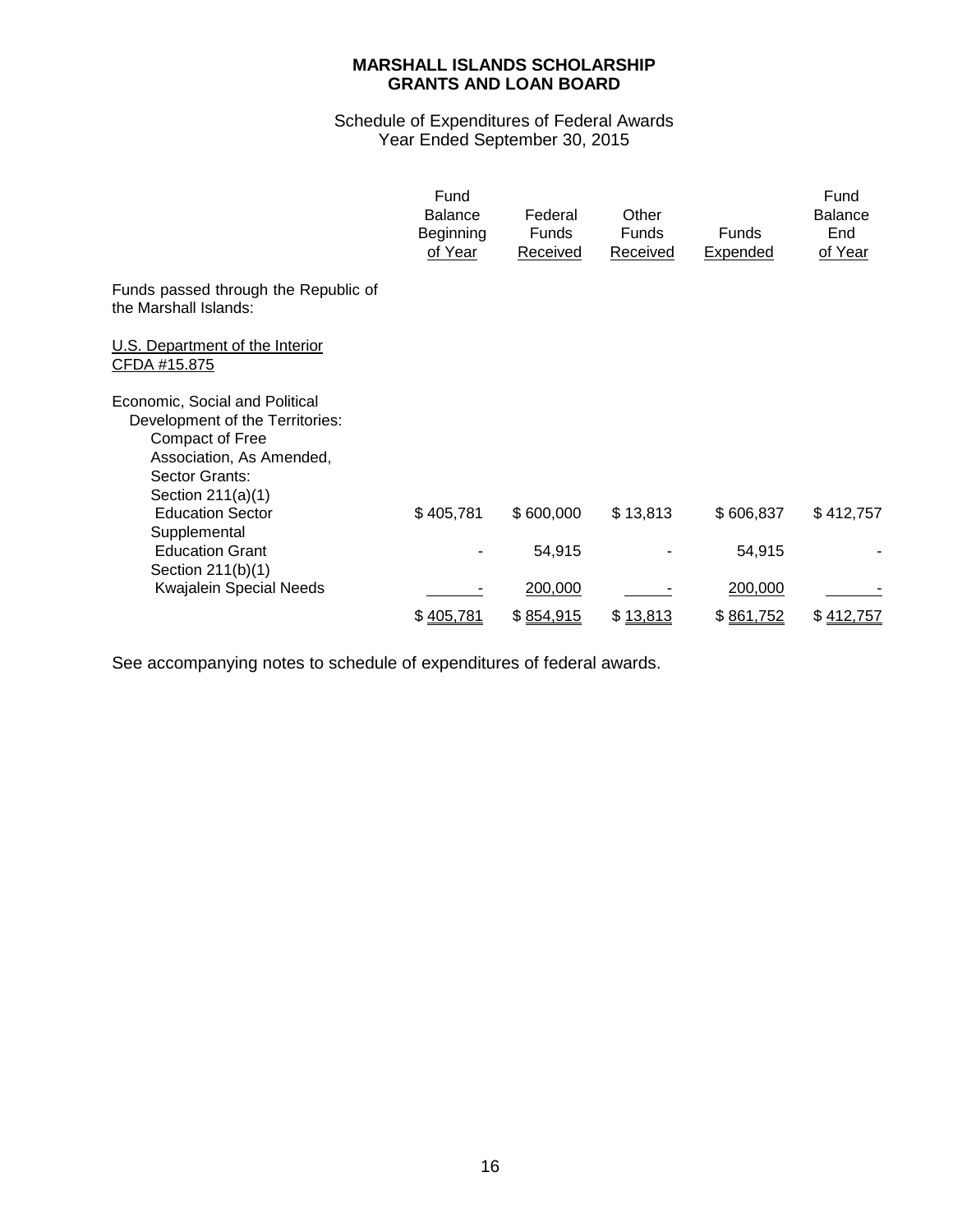Notes to Schedule of Expenditures of Federal Awards September 30, 2015

# (1) Organization and Compact of Free Association

The Marshall Islands Scholarship Grant and Loan Board (MISGLB) is a subrecipient of funds received through Sections 211(a) and 211(b) and the Supplemental Education Grant of the Compact of Free Association, As Amended (the Compact), from the Republic of the Marshall Islands (RepMar). These funds are provided to support the post-secondary education of citizens of the Marshall Islands attending accredited post-secondary institutions.

# (2) Summary of Significant Accounting Policies

#### Basis of Presentation

The accompanying Schedule of Expenditures of Federal Awards includes the federal grant activity of MISGLB and is presented on the modified accrual basis of accounting. The information in this schedule is presented in accordance with the requirements of OMB Circular A-133, *Audits of States, Local Governments, and Non-Profit Organizations*. Therefore, some amounts presented in this schedule may differ from amounts presented in, or used in the preparation of, the basic financial statements.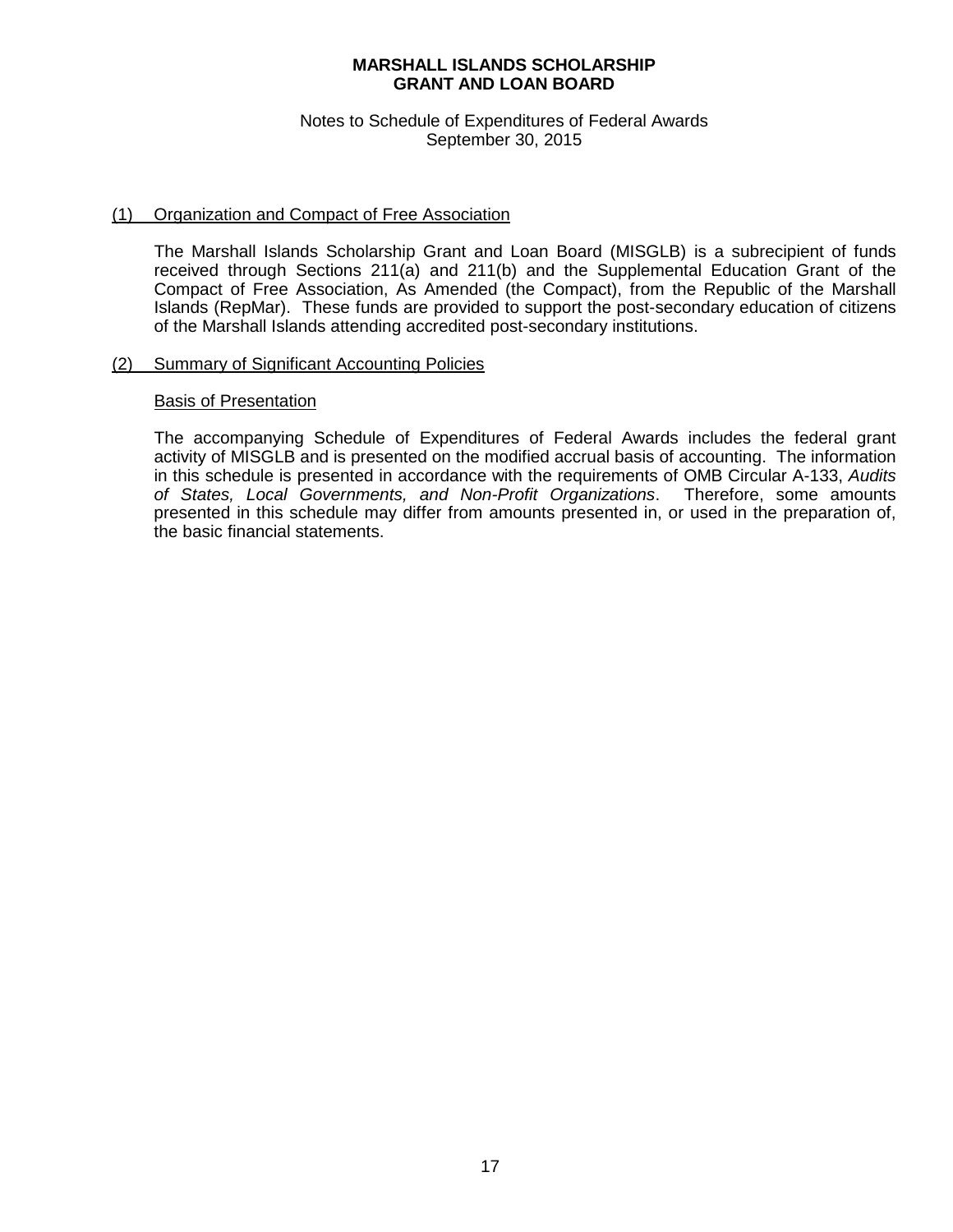Schedule of Findings and Questioned Costs Year Ended September 30, 2015

# **A. SUMMARY OF AUDITORS' RESULTS SECTION**

# *Financial Statements*

|                                            | 1. Type of auditors' report issued:                                                                                                    | Unmodified                                                                                                                            |               |  |  |  |
|--------------------------------------------|----------------------------------------------------------------------------------------------------------------------------------------|---------------------------------------------------------------------------------------------------------------------------------------|---------------|--|--|--|
| Internal control over financial reporting: |                                                                                                                                        |                                                                                                                                       |               |  |  |  |
|                                            | 2. Material weakness(es) identified?                                                                                                   |                                                                                                                                       | <b>No</b>     |  |  |  |
| 3.                                         | Significant deficiency(ies) identified?                                                                                                |                                                                                                                                       | Yes           |  |  |  |
| 4.                                         |                                                                                                                                        | Noncompliance material to financial statements noted?                                                                                 | Yes           |  |  |  |
|                                            | <b>Federal Awards</b>                                                                                                                  |                                                                                                                                       |               |  |  |  |
|                                            | Internal control over major federal programs:                                                                                          |                                                                                                                                       |               |  |  |  |
|                                            | 5. Material weakness(es) identified?<br><b>No</b>                                                                                      |                                                                                                                                       |               |  |  |  |
| 6.                                         | Significant deficiency(ies) identified?                                                                                                |                                                                                                                                       | None reported |  |  |  |
| 7.                                         | Type of auditors' report issued on compliance for major federal programs                                                               |                                                                                                                                       |               |  |  |  |
| 8.                                         | Any audit findings disclosed that are required to be reported in<br>accordance with section 510(a) of OMB Circular A-133?<br><b>No</b> |                                                                                                                                       |               |  |  |  |
|                                            | 9. Identification of major federal programs:                                                                                           |                                                                                                                                       |               |  |  |  |
|                                            | <b>CFDA Numbers</b>                                                                                                                    | Name of Federal Program or Cluster                                                                                                    |               |  |  |  |
|                                            | 15.875                                                                                                                                 | Economic, Social and Political Development<br>of the Territories:<br>Compact of Free Association, as amended,<br><b>Sector Grants</b> |               |  |  |  |
|                                            | 10. Dollar threshold used to distinguish between Type A and Type B Programs:<br>\$300,000                                              |                                                                                                                                       |               |  |  |  |
|                                            | 11. Auditee qualified as low-risk auditee?                                                                                             |                                                                                                                                       | No            |  |  |  |
| В.                                         |                                                                                                                                        | <b>FINANCIAL STATEMENTS FINDINGS SECTION</b>                                                                                          |               |  |  |  |

Reference Number **Findings** 

2015-001 Local Noncompliance 2015-002 Local Noncompliance 2015-003 External Financial Reporting

# **C. FEDERAL AWARD FINDINGS AND QUESTIONED COSTS SECTION**

None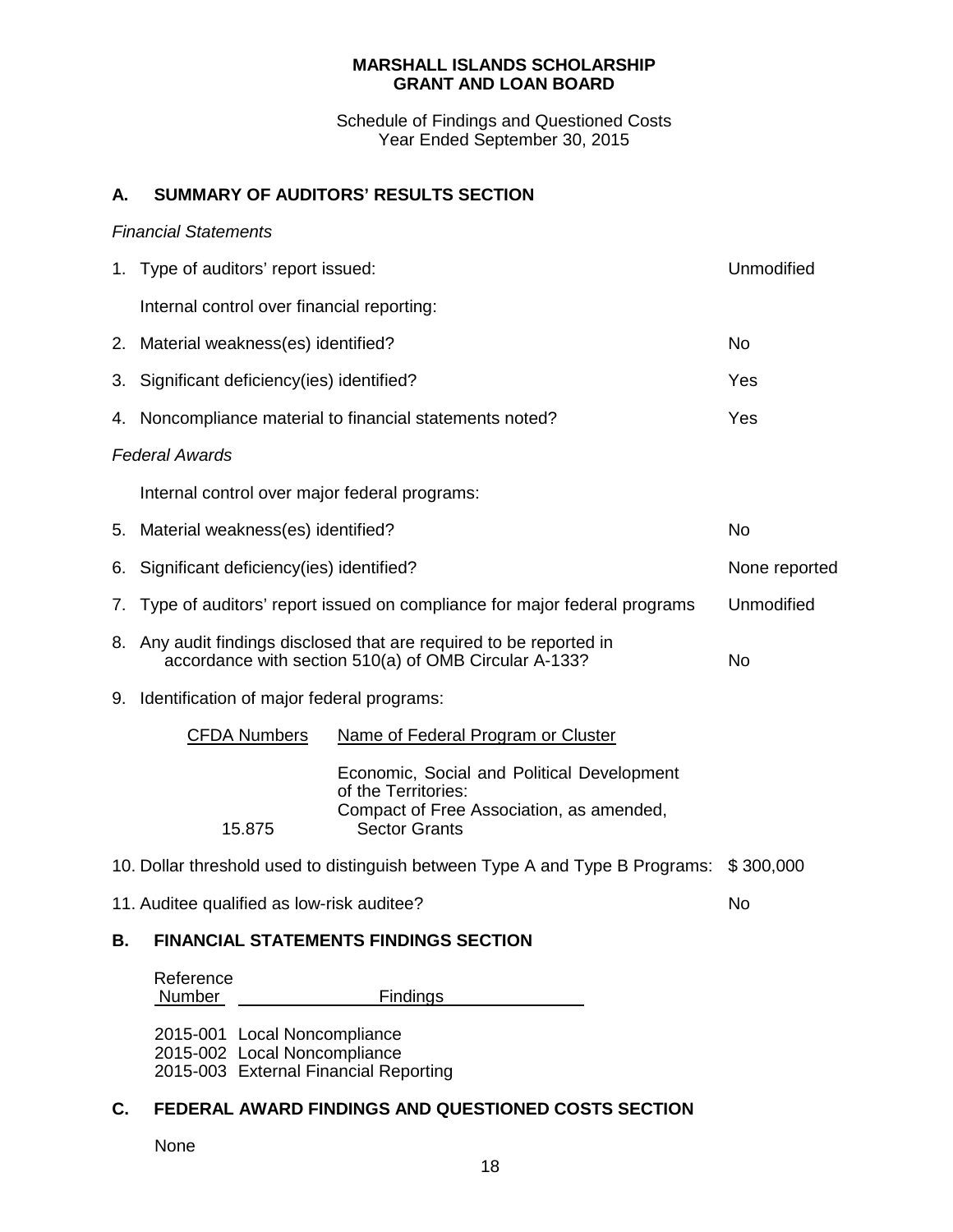Schedule of Findings and Questioned Costs, Continued Year Ended September 30, 2015

#### Local Noncompliance

#### Finding No. 2015-001

Criteria: Section 6(e) of the Scholarship Assistance of 1979 (the Act), as amended, requires MISGLB to ensure timely repayment of scholarship assistance loans. MISGLB policies and procedures require the repayment of student loans within one year of completion or cessation of studies. Furthermore, Section 7(h) of the Act authorizes MISGLB to convert scholarship assistance loans to grants.

Condition: During the year ended September 30, 2015, MISGLB converted \$690,792 of loans to grants as recipients met conversion criteria. Additionally, as of September 30, 2015, MISGLB recorded outstanding loans receivable of \$20,601,685. Due to the lack of collection of these loans, a corresponding allowance for uncollectable loans has been recorded. Furthermore, MISGLB does not maintain a detailed subsidiary ledger that encompasses all outstanding loans.

Cause: The cause of the above condition is lack of enforcement of MISGLB policies and procedures requiring the repayment of scholarship assistance loans and the lack of a reconciled subsidiary loan ledger.

Effect: The effect of the above condition is the lack of loan repayments and a possibility that converted loans may not be complete.

Recommendation: We recommend that MISGLB enforce established policies and procedures requiring the repayment of scholarship assistance loans. Furthermore, we recommend that MISGLB reconstruct the subsidiary loan ledger to reconcile and agree with the general ledger.

Prior Year Status: The lack of loan repayments and the possibility that converted loans may not be complete was reported as a finding in the Single Audits of MISGLB for fiscal years 1997 through 2014.

Auditee Response and Corrective Action Plan: Marshall Islands Scholarship Grant & Loan Board will follow your recommendation, therefore MISGLB had budget a position of a Loan Collector for fiscal year 2017 to concentrate on collecting repayment of scholarship assistance loans. Subsidiary loan ledger is being reconstructed and agreed it with the general ledger. Upon completion of the Sub-Ledger we will send copy to your office.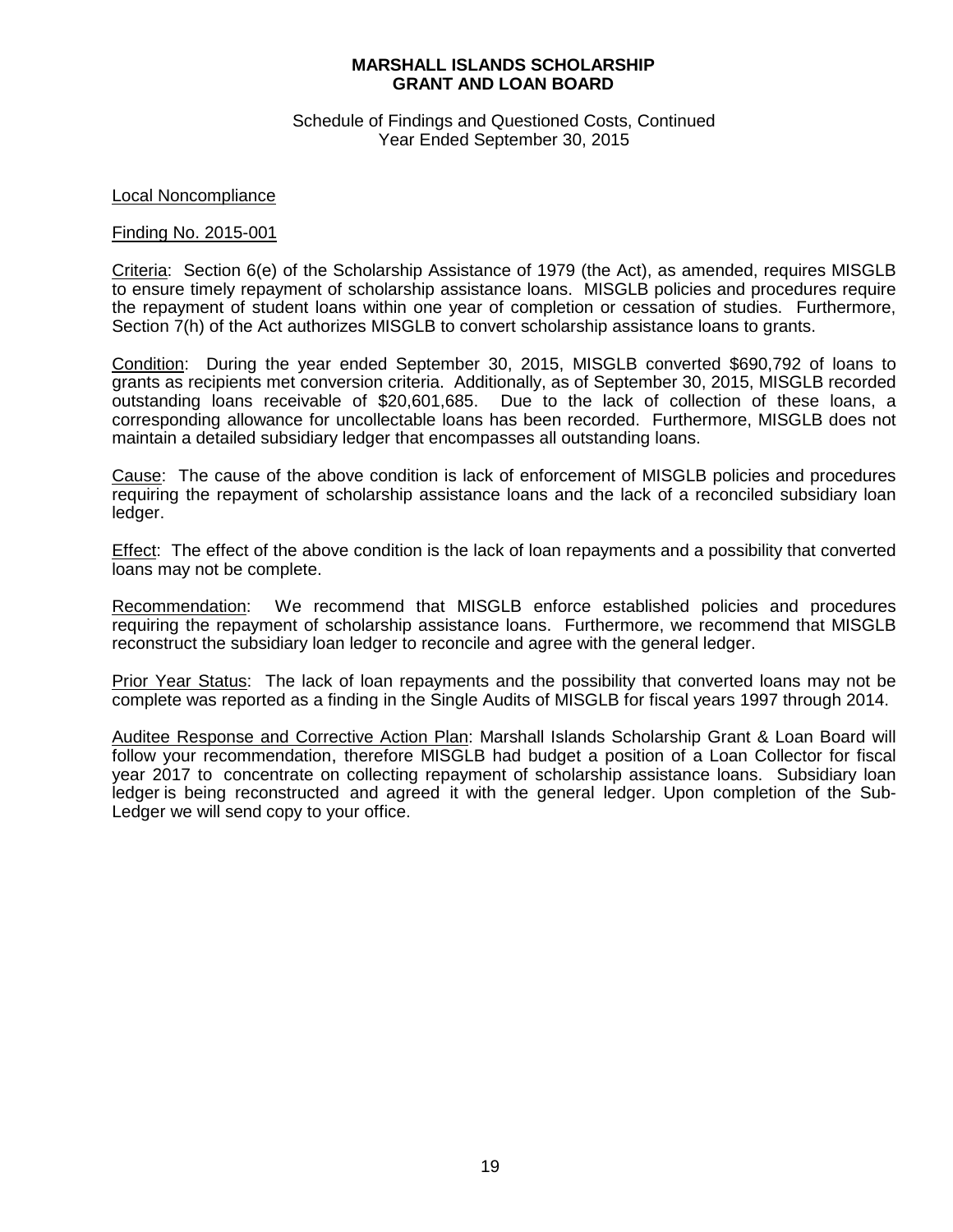# Schedule of Findings and Questioned Costs, Continued Year Ended September 30, 2015

# Local Noncompliance

#### Finding No. 2015-002

Criteria: MISGLB's Program Policies and Procedures require that applicants submit a completed application form for financial assistance along with a copy of the applicant's Rental Agreement or Lodging Contract when residing off-campus; otherwise applications are considered incomplete.

Condition: Of \$1,539,853 in scholarship assistance disbursements, seventy-five items totaling \$307,975 were tested. The following disbursements representing room and board for scholarship recipients who resided off-campus were not supported by rental agreements or lodging contracts:

| <u>Check #</u> | <u>Amount</u> |
|----------------|---------------|
| 9974           | 7,000<br>\$   |
| 10041          | 2,945         |
| 2107           | 3,440         |
| 2124           | 3,706         |
|                | \$17,091      |

Cause: The cause of the above condition is the lack of enforcement of MISGLB policies and procedures requiring scholarship recipients to submit rental agreements or lodging contracts.

Effect: The effect of the above condition is noncompliance with MISGLB's Program Policies and Procedures with respect to awards for room and board.

Recommendation: We recommend that MISGLB enforce established policies and procedures requiring scholarship recipients residing off-campus to provide supporting rental agreements or lodging contracts.

Prior Year Status: The lack of enforcement of MISGLB Program Policies and Procedures with respect to awards for room and board was reported as a finding in the Single Audit of MISGLB for fiscal year 2014.

Auditee Response and Corrective Action Plan:

| CHECK# | <b>AMOUNT</b> | <b>RESPONSE</b>                                                                                                                                                       |
|--------|---------------|-----------------------------------------------------------------------------------------------------------------------------------------------------------------------|
| 9974   | \$7,000.00    | Student is taking online course here in Majuro so no rental<br>agreement is required.                                                                                 |
| 10041  | \$2,945.00    | MISGLB have enclosed communication with student that<br>rental agreement was not require at that time since he<br>was staying with relatives.                         |
| 2107   | \$3,440.00    | No rental agreement found, however MISGLB will accept<br>recommendation and ensure that all<br>rental<br>vour<br>agreement is obtain prior to issue any checks.       |
| 2124   | \$3,706.00    | No rental agreement found, however MISGLB will accept<br>recommendation and ensure<br>that<br>all<br>rental<br>vour<br>agreement is obtain prior to issue any checks. |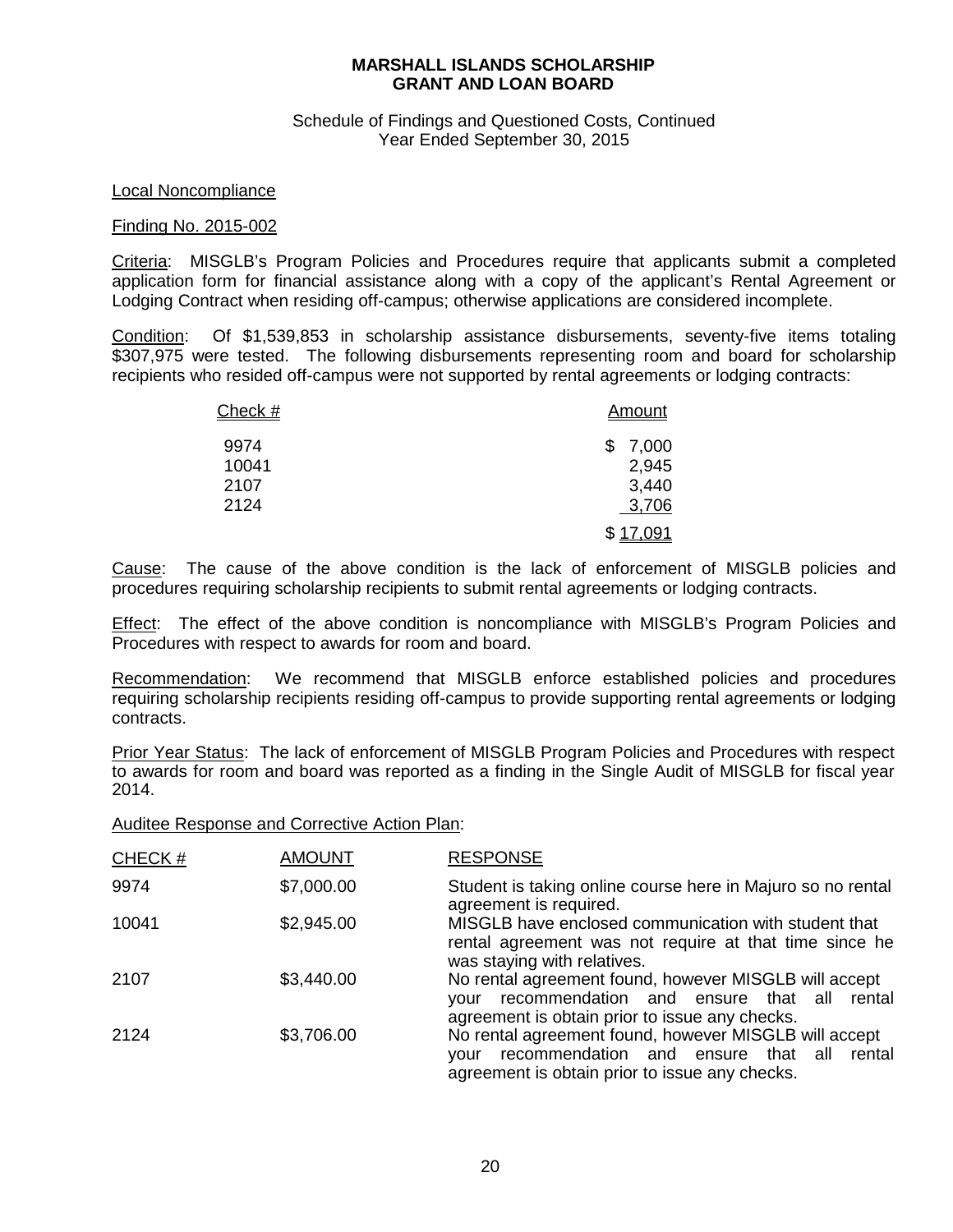Schedule of Findings and Questioned Costs, Continued Year Ended September 30, 2015

# External Financial Reporting

#### Finding No. 2015-003

Criteria: Board minutes are a primary means by which agencies document the administration of MISGLB's operations.

Condition: Not all BOD minutes of meetings held during fiscal year 2015 were available and several scholarship awards were not supported by underlying minutes.

Cause: The cause of the above condition is the lack of adherence to established policies and procedures relating to documentation of Board of Director minutes.

Effect: The effect of the above condition is the possibility that directives of the Board are not properly disclosed or recorded in the financial statements and several scholarship awards were not supported by underlying minutes.

Recommendation: We recommend that the Board of Directors require that all minutes of meetings are formally documented by the Secretary and approved by the Chairman in a timely manner.

Prior Year Status: The lack of adherence to established policies and procedures relating to documentation of Board of Directors minutes was reported as a finding in the Single Audit of MISGLB for fiscal year 2014.

Auditee Response and Corrective Action Plan: MISGLB will accept your recommendation and ensure that all Board minutes are executed on timely manner.